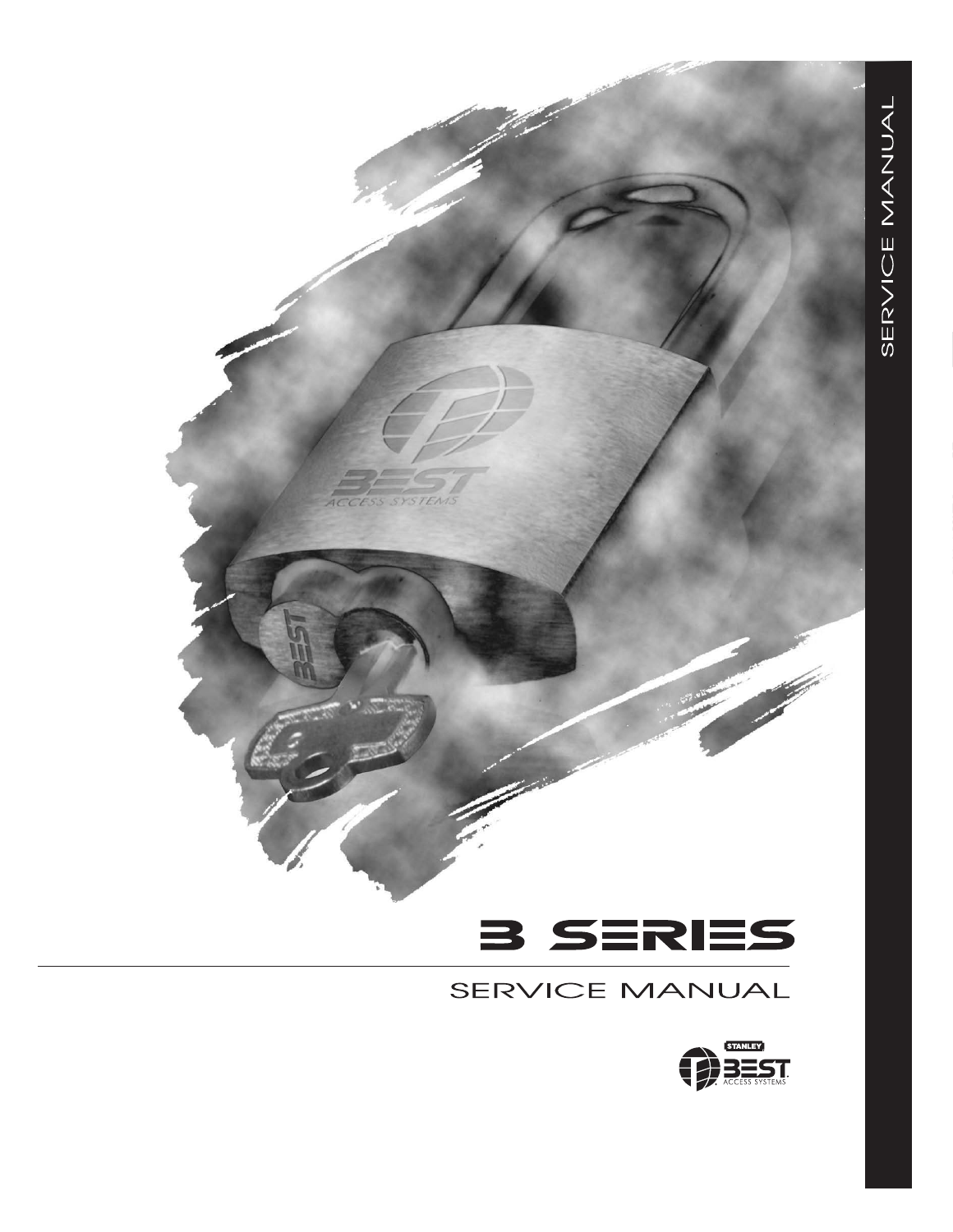#### **CREDITS/COPYRIGHT**

Copyright © 1997–2004 Stanley Security Solutions, Inc. and Stanley Logistics, Inc. All rights reserved. Printed in the United States of America.

Information in this document is subject to change without notice and does not represent a commitment on the part of Stanley Security Solutions, Inc. The software described in this document are furnished under a license agreement or nondisclosure agreement.

This publication is intended to be an accurate description and set of instructions pertaining to its subject matter. However, as with any publication of this complexity, errors or omissions are possible. Please call your BEST® distributor or Stanley Security Solutions, Inc., Best Access Systems at (317) 849-2250 if you see any errors or have any questions. No part of this manual and/or databases may be reproduced or transmitted in any form or by any means, electronic or mechanical, including photocopying, recording, or information storage and retrieval systems, for any purpose, without the express written permission of Stanley Security Solutions, Inc.

This document is distributed as is, without warranty of any kind, either express or implied, respecting the contents of this book, including but not limited to implied warranties for the publication's quality, performance, merchantability, or fitness for any particular purpose. Neither Stanley Security Solutions, Inc., nor its dealers or distributors shall be liable to the user or any other person or entity with respect to any liability, loss, or damage caused or alleged to be caused directly or indirectly by this publication.

Lubriplate is a registered trademark of Fiske Brothers Refining Company. Sargent is a registered trademark of Sargent Manufacturing Co. Von Duprin is a registered trademark of Von Duprin, Inc.

Written and designed by Best Access Systems and Avalon Group, Inc., Indianapolis, Indiana.

T35525 Rev B 1796901 ER–7991–6 Oct 2004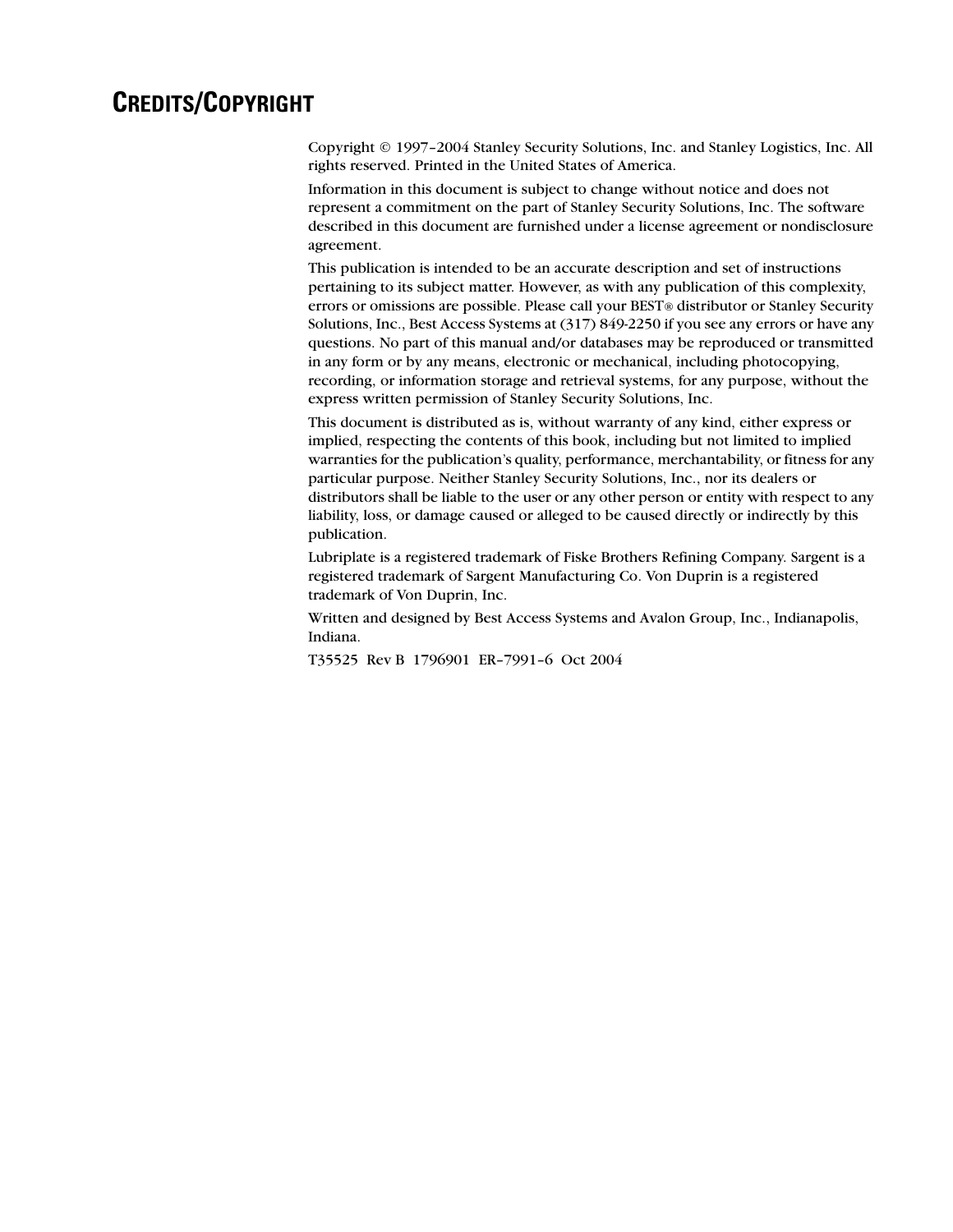# <span id="page-2-0"></span>**CONTENTS**

#### **[FIGURES](#page-4-0) V**

#### **[GETTING STARTED](#page-6-0) 1–1**

[Introduction](#page-6-1) 1–1 [Certifications and standards](#page-6-2) 1–1 [11B Padlock](#page-6-3) 1–1 [21B, 41B Padlocks](#page-6-4) 1–1 [Technical support](#page-7-0) 1–2 [Support services](#page-7-1) 1–2 [Telephone technical support](#page-7-2) 1–2

#### **[COMPONENT REPLACEMENT](#page-8-0) 2–1**

[11B exploded diagram](#page-9-0) 2–2 [11B parts list](#page-10-0) 2-3 [21B exploded diagram](#page-11-0) 2–4 [21B parts list](#page-12-0) 2-5 [21B shrouded exploded diagram](#page-13-0) 2–6 [21B shrouded parts list](#page-14-0) 2–7 [21JB exploded diagram](#page-15-0) 2–8 [21JB parts list](#page-16-0) 2–9 [41B exploded diagram](#page-17-0) 2–10 [41B parts list](#page-18-0) 2–11 [Miscellaneous parts](#page-19-0) 2–12 [11B Frangible Shackle Kit parts list](#page-20-0) 2–13 **[Chains](#page-20-1)** [parts list](#page-20-1) 2–13 [Lubricant](#page-20-2) [parts list](#page-20-2) 2–13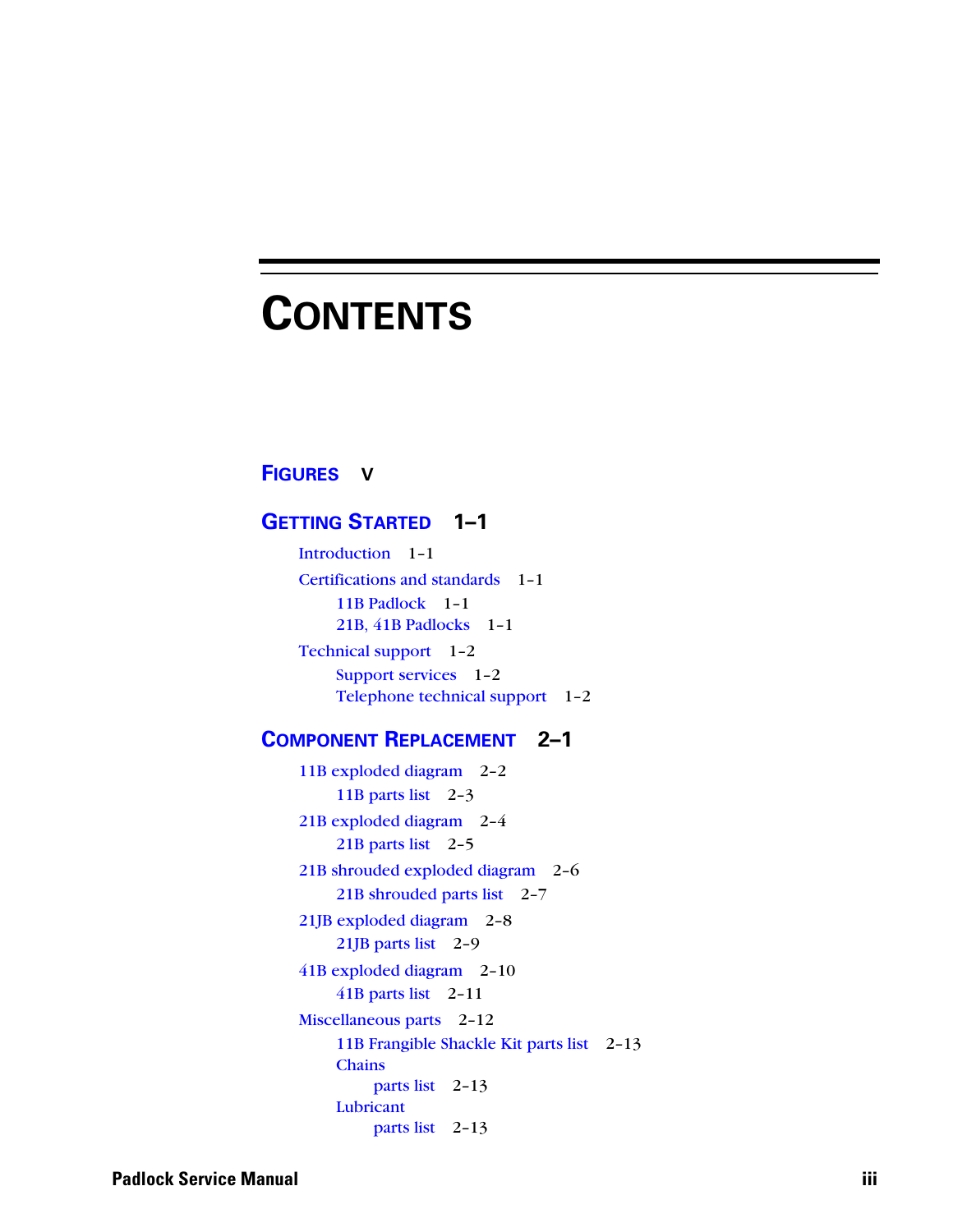[Function conversion](#page-21-0) 2–14 [Disassembling and assembling padlocks](#page-22-0) 2–15 [Disassembling the 11B, 21B, 21JB, and 41B Padlocks](#page-22-1) 2–15 [Assembling the 11B, 21B, 21JB, and 41B Padlocks](#page-23-0) 2–16 [Disassembling Lubricating padlock parts](#page-26-0) 2–19

**[INDEX](#page-28-0) A–1**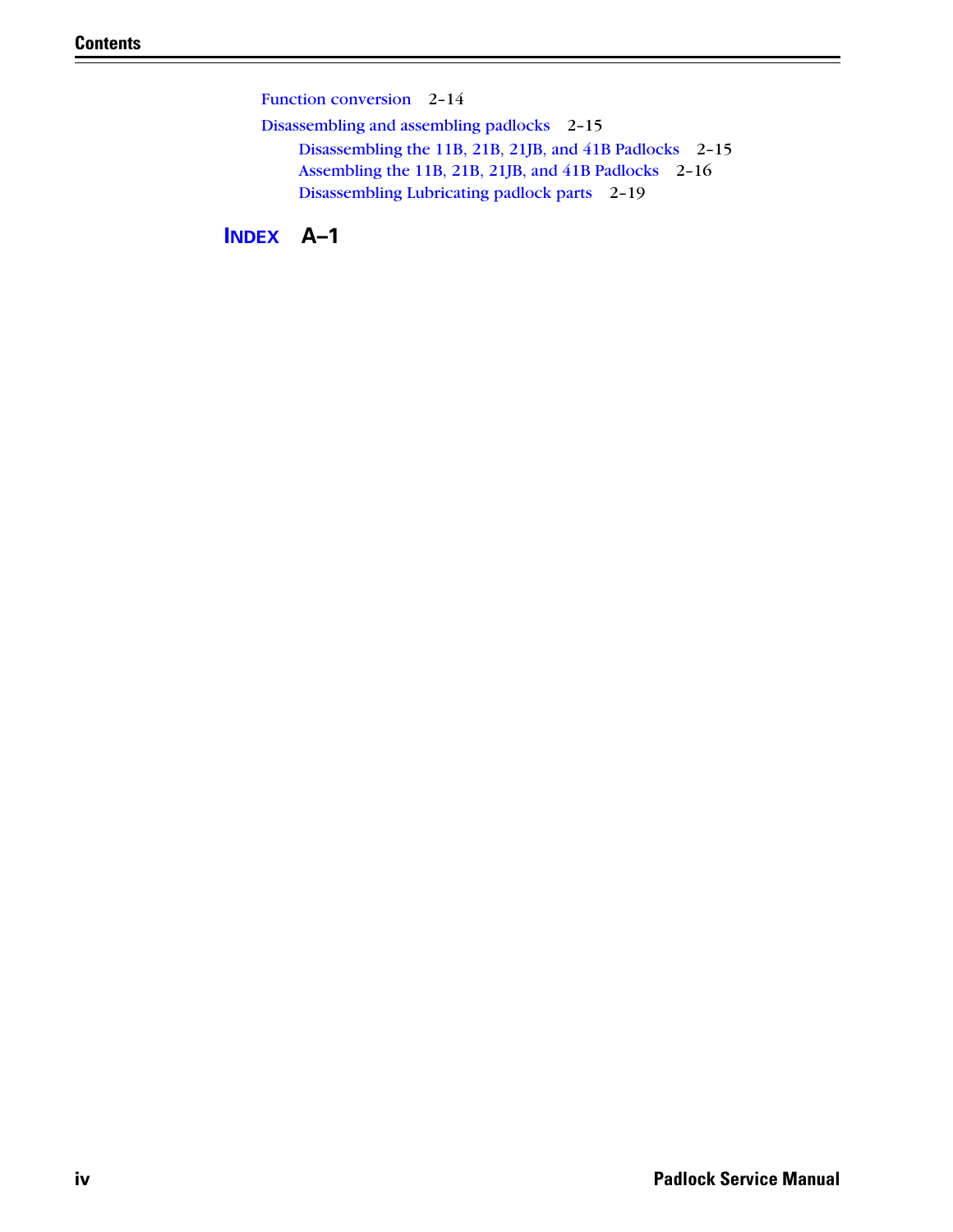## <span id="page-4-0"></span>**FIGURES**

#### **[CONTENTS](#page-2-0)**

**[FIGURES](#page-4-0)**

#### **[GETTING STARTED](#page-6-0)**

#### **[COMPONENT REPLACEMENT](#page-8-0)**

[11B exploded diagram](#page-9-1) 2–2 [21B exploded diagram](#page-11-1) 2–4 [21B shrouded exploded diagram](#page-13-1) 2–6 [21JB exploded diagram](#page-15-1) 2–8 [41B exploded diagram](#page-17-1) 2–10 [11B Frangible Shackle Kit](#page-19-1) 2-12 [Chains](#page-19-2) 2–12 [Corrosion Free Lubricant](#page-19-3) 2–12 [11B, 21B, and 41B throw members](#page-21-1) 2–14 [Removing the core and throw member](#page-22-2) 2-15 [Inserting the disassembly tool](#page-22-3) 2–15 [Engaging and rotating the disassembly tool](#page-23-1) 2–16 [Placing the shackle spring](#page-23-2) 2-16 [Pushing the tumblers into position \(side, cross–section view\)](#page-24-0) 2–17 [Inserting the locking cam \(bottom view\)](#page-24-1) 2–17 [Pushing the locking cam into position \(bottom view\)](#page-25-0) 2-18 [Installing the core and throw member](#page-25-1) 2–18

#### **[INDEX](#page-28-0)**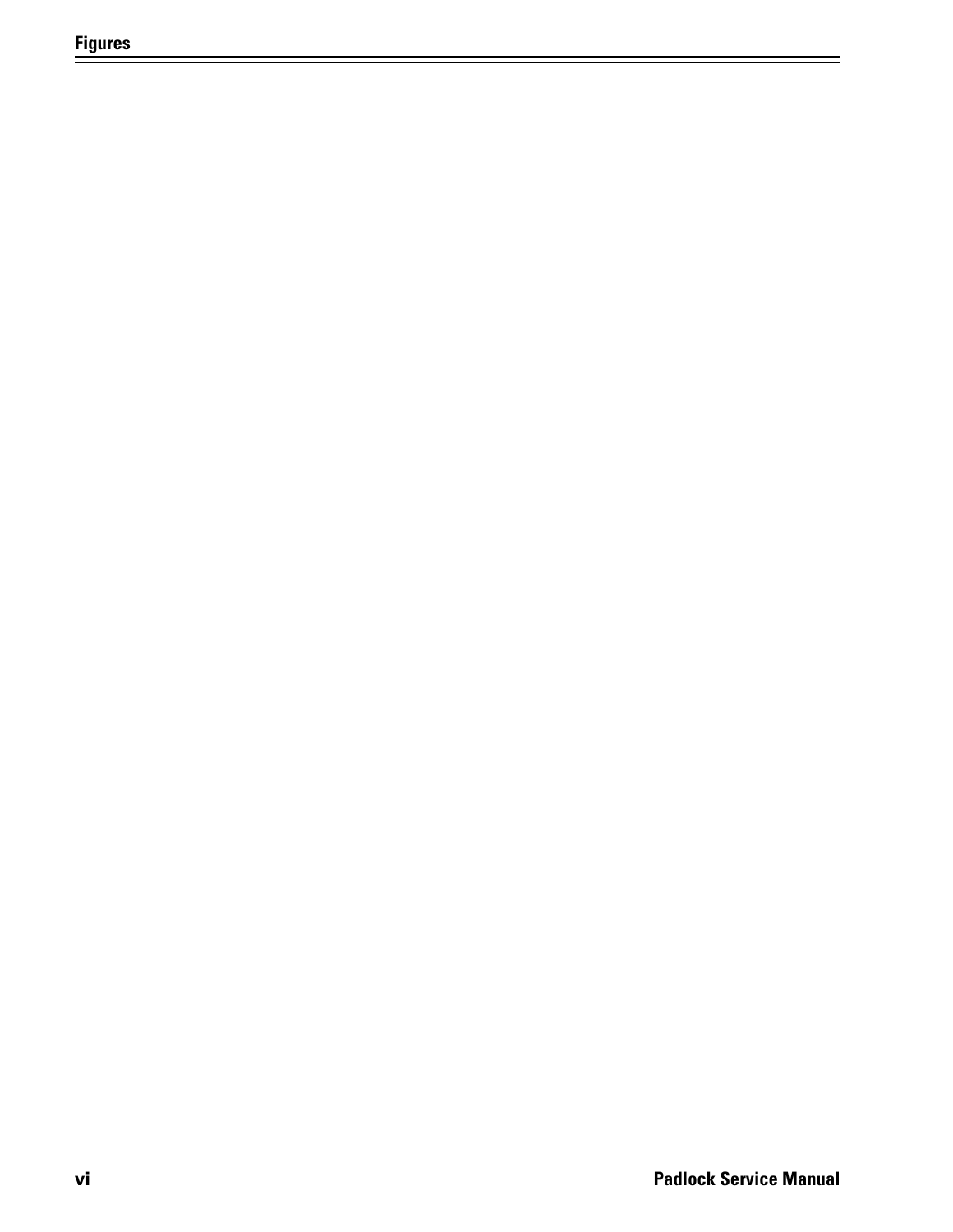# <span id="page-6-0"></span>**1 GETTING STARTED**

### <span id="page-6-1"></span>**INTRODUCTION**

The *B Series Padlock Service Manual* contains essential information to help you assemble, install, and maintain your BEST padlocks. BEST recommends that your lock maintenance personnel be thoroughly familiar with the contents of this manual.

#### <span id="page-6-5"></span><span id="page-6-2"></span>**CERTIFICATIONS AND STANDARDS**

All of the padlocks comply with ASTM F883 Grade 6 standards for option E.

- <span id="page-6-3"></span>**11B Padlock** ■ The steel shackle complies with ASTM F883 Grade 1 standards.
- <span id="page-6-4"></span>**21B, 41B Padlocks**
- The steel shackle complies with ASTM F883 Grade 4 standards.
	- The 21B XSPL shackle complies with ASTM F883 Grade 6 standards for shackle cutting force.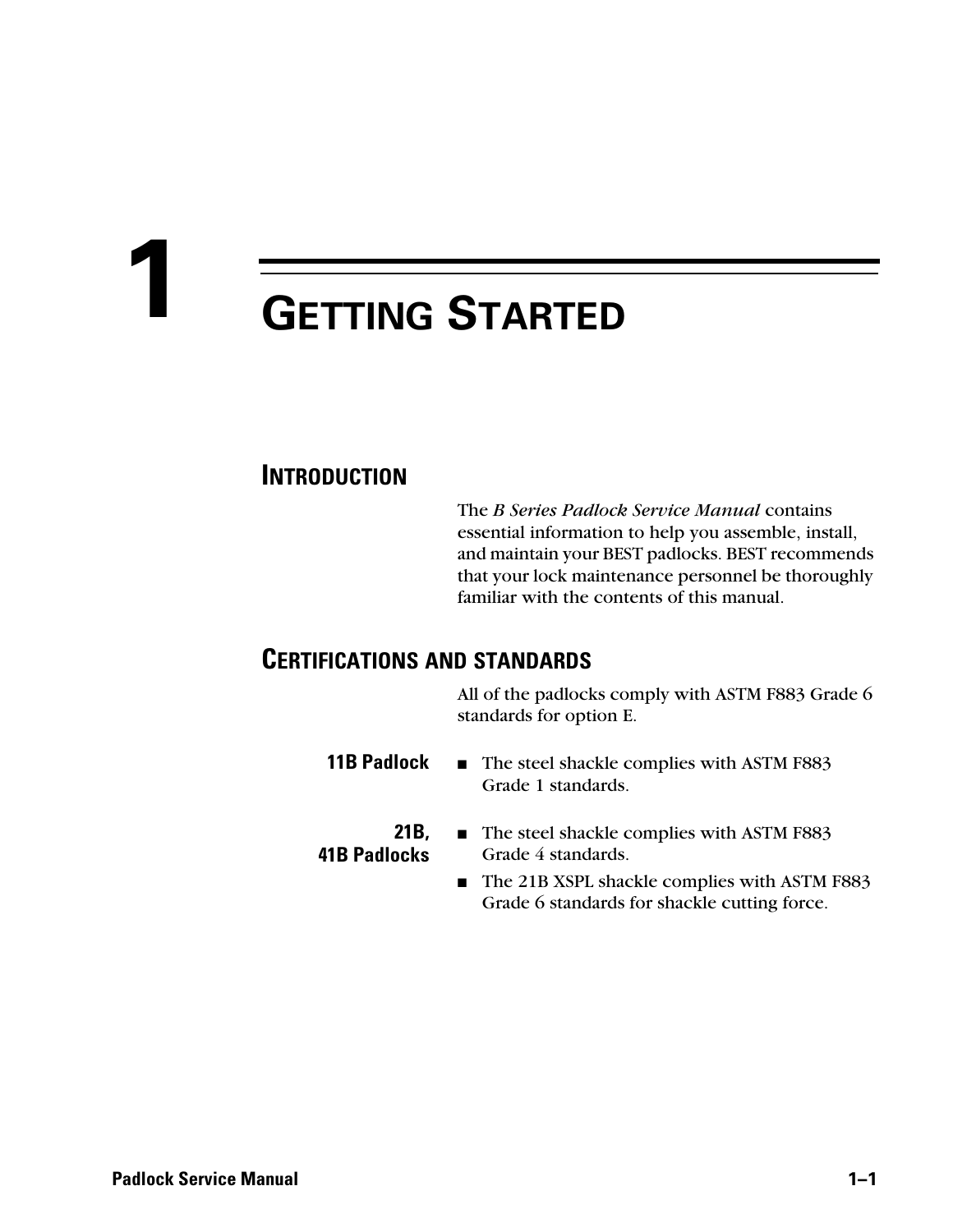## <span id="page-7-3"></span><span id="page-7-1"></span><span id="page-7-0"></span>**TECHNICAL SUPPORT**

<span id="page-7-2"></span>

| <b>Support</b><br>services        | When you have a question about a B Series Padlock, your first resource<br>for help is the <i>B Series Padlock Service Manual</i> . If you cannot find a<br>satisfactory answer, contact your local BEST representative.                                                                  |
|-----------------------------------|------------------------------------------------------------------------------------------------------------------------------------------------------------------------------------------------------------------------------------------------------------------------------------------|
| Telephone<br>technical<br>support | A factory-trained Certified Product Specialist (CPS) is available in your<br>area whenever you need help. Before you call, however, please make<br>sure you are where the padlock is, and that you are prepared to give the<br>following information:                                    |
|                                   | what happened and what you were doing when the question arose                                                                                                                                                                                                                            |
|                                   | what you have done so far to answer the question.                                                                                                                                                                                                                                        |
|                                   | Best Access Systems Representatives provide telephone technical<br>support for all B Series products. You may locate the representative<br>nearest you by calling (317) 849-2250 Monday through Friday, between<br>7:00 a.m. and 4:00 p.m. eastern standard time; or visit the web page, |

www.bestaccess.com.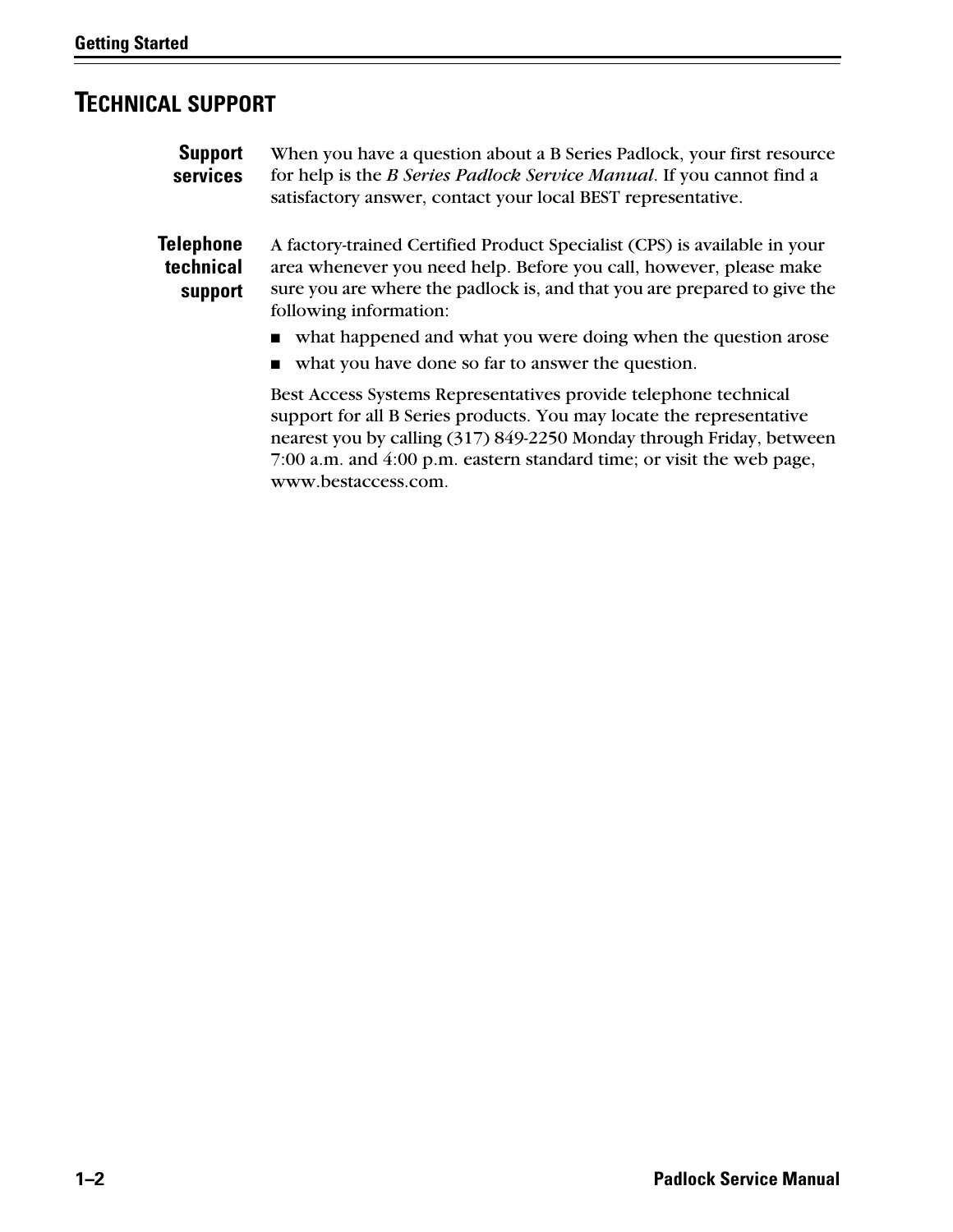# <span id="page-8-0"></span>**2 COMPONENT REPLACEMENT**

The following pages contain exploded diagrams and parts lists for all B Series Padlocks. The diagrams include all field serviceable parts. Use the diagrams and parts lists to find the part numbers that you need. For more information about ordering parts, see your B Series Catalog. This chapter also contains function conversion information, instructions for disassembling and assembling the padlocks, and instructions for lubricating the padlocks.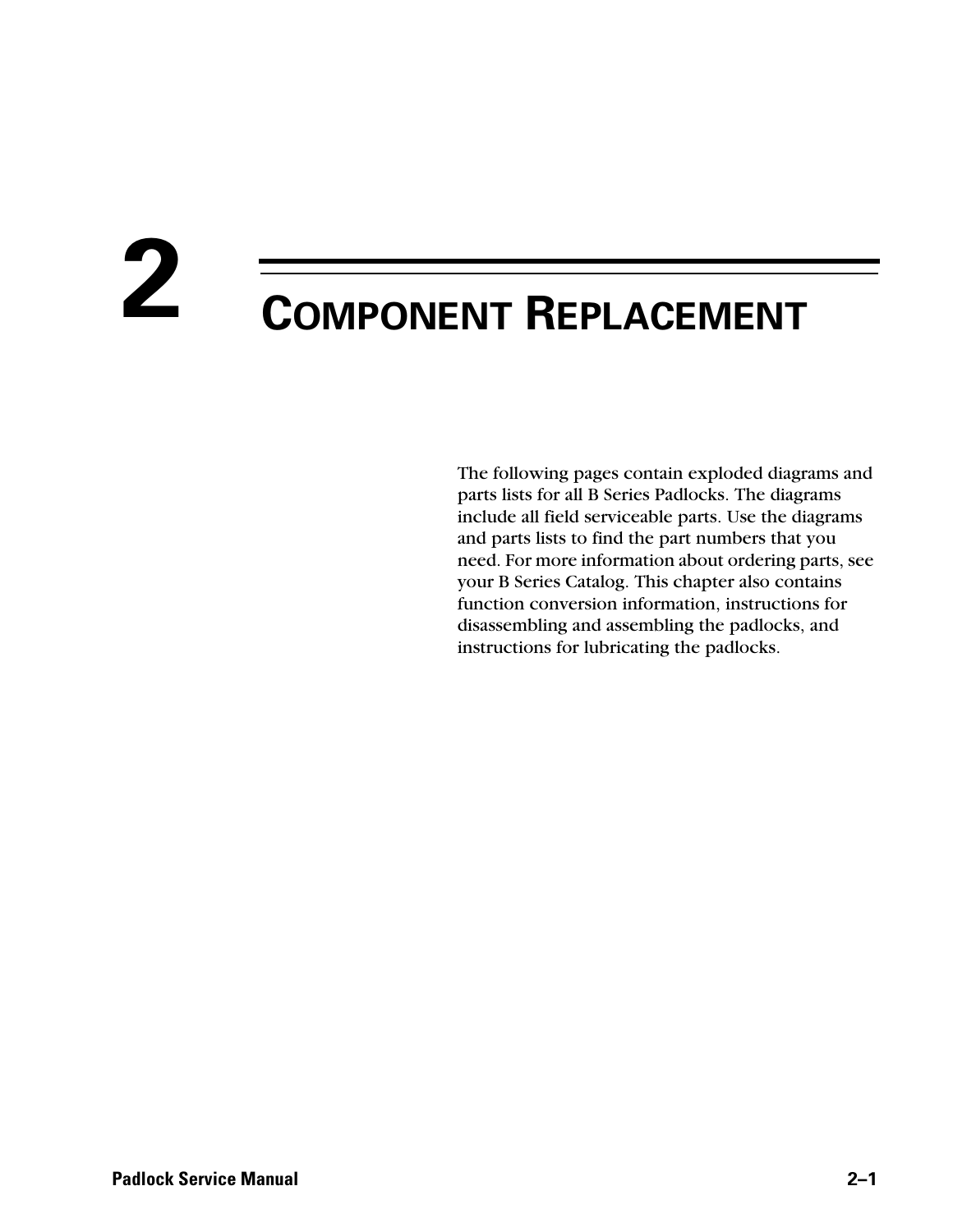<span id="page-9-2"></span><span id="page-9-1"></span><span id="page-9-0"></span>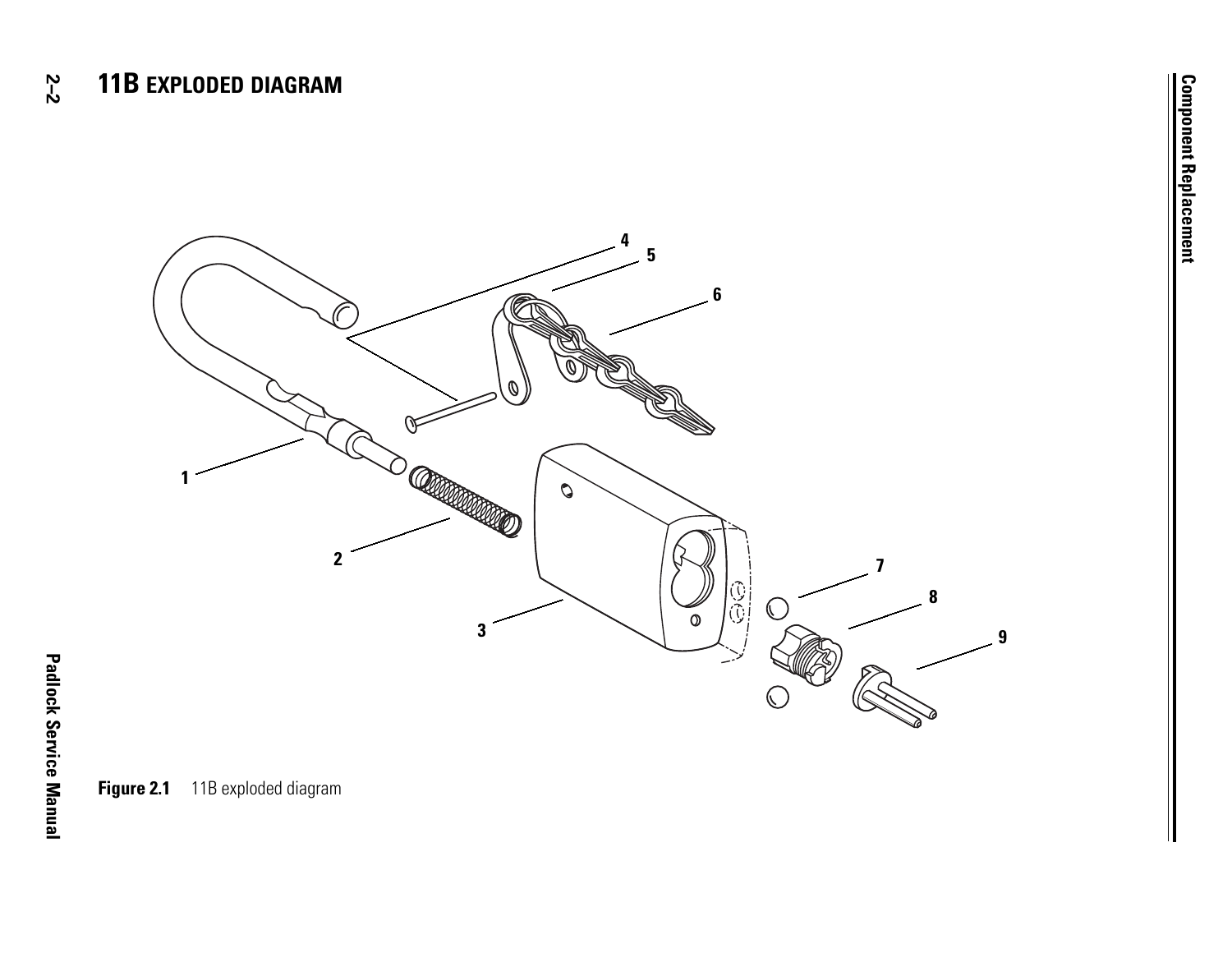#### <span id="page-10-0"></span>**11B parts list** Refer to [Figure 2.1](#page-9-1) and the table below to find the part that you need.

<span id="page-10-7"></span><span id="page-10-6"></span><span id="page-10-1"></span>

| <b>Item</b>    | Part No.            | Oty.         | <b>Description</b>                                           |
|----------------|---------------------|--------------|--------------------------------------------------------------|
| 1              | C26195              | $\mathbf{1}$ | Stainless steel shackle for 3/4" opening                     |
| not shown      | C26197              | 1            | Stainless steel shackle for 1 1/2" opening                   |
| not shown      | C <sub>26199</sub>  | 1            | Stainless steel shackle for 2" opening                       |
| not shown      | C <sub>26203</sub>  | 1            | Stainless steel shackle for 4" opening                       |
| not shown      | C26194              | 1            | Bronze shackle for 3/4" opening                              |
| not shown      | C <sub>26196</sub>  | 1            | Bronze shackle for 1 1/2" opening                            |
| not shown      | C <sub>26</sub> 198 | 1            | Bronze shackle for 2" opening                                |
| not shown      | C <sub>26202</sub>  | 1            | Bronze shackle for 4" opening                                |
| not shown      | C <sub>26250</sub>  | 1            | Frangible shackle for 1 1/2" opening                         |
| not shown      | C26249              | $\mathbf{1}$ | Frangible shackle for 4" opening                             |
| $\overline{2}$ | A26193              | $\mathbf{1}$ | Shackle spring                                               |
| 3              | C <sub>26179</sub>  | 1            | Standard case                                                |
|                | A26265              | 1            | Double lockout case for chain (indicated by dashed<br>lines) |
|                | C <sub>26175</sub>  | 1            | Double lockout case (indicated by dashed lines)              |
|                | A26252              | 1            | Case for chain                                               |
| $\overline{4}$ | A26255              | $\mathbf{1}$ | Clevis rivet                                                 |
| 5              | B26261              | $\mathbf{1}$ | Clevis                                                       |
| 6              | A21417              | $\mathbf{1}$ | M1 Chain [there is no distinction between length             |
| not shown      | A21420              | $\mathbf{1}$ | and bulk for M1 chain like the M5 chain]                     |
|                |                     |              | M5 Chain - 9 inch <sup>†</sup>                               |
| 7              | A26192              | 2            | Tumbler                                                      |
| 8              | B26187              | $\mathbf{1}$ | Locking cam assembly                                         |
| 9              | A26177              | $\mathbf{1}$ | Key retained throw member                                    |
| not shown      | A26185              | $\mathbf{1}$ | Non-key retained throw member                                |
| not shown      | A06831              | $\ddagger$   | Spacer (For 6-pin or 5-pin core only)                        |
| not shown      | B70146              | $\mathbf{1}$ | Colored O.S.H.A. cover                                       |
| not shown      | C <sub>26517</sub>  | $\mathbf{1}$ | Weather cover                                                |

<span id="page-10-10"></span><span id="page-10-9"></span><span id="page-10-8"></span><span id="page-10-5"></span><span id="page-10-4"></span><span id="page-10-3"></span><span id="page-10-2"></span>\* The length of the shackle opening is measured from the top of the case to the inside of the shackle when the padlock is locked.

† To order M5 bulk chain use part number A23121 and specify the length.

‡ One needed for 6-pin core. Two needed for 5-pin core.

\*\* When ordering the O.S.H.A. cover, indicate color: red; yellow; blue; black; orange; or green.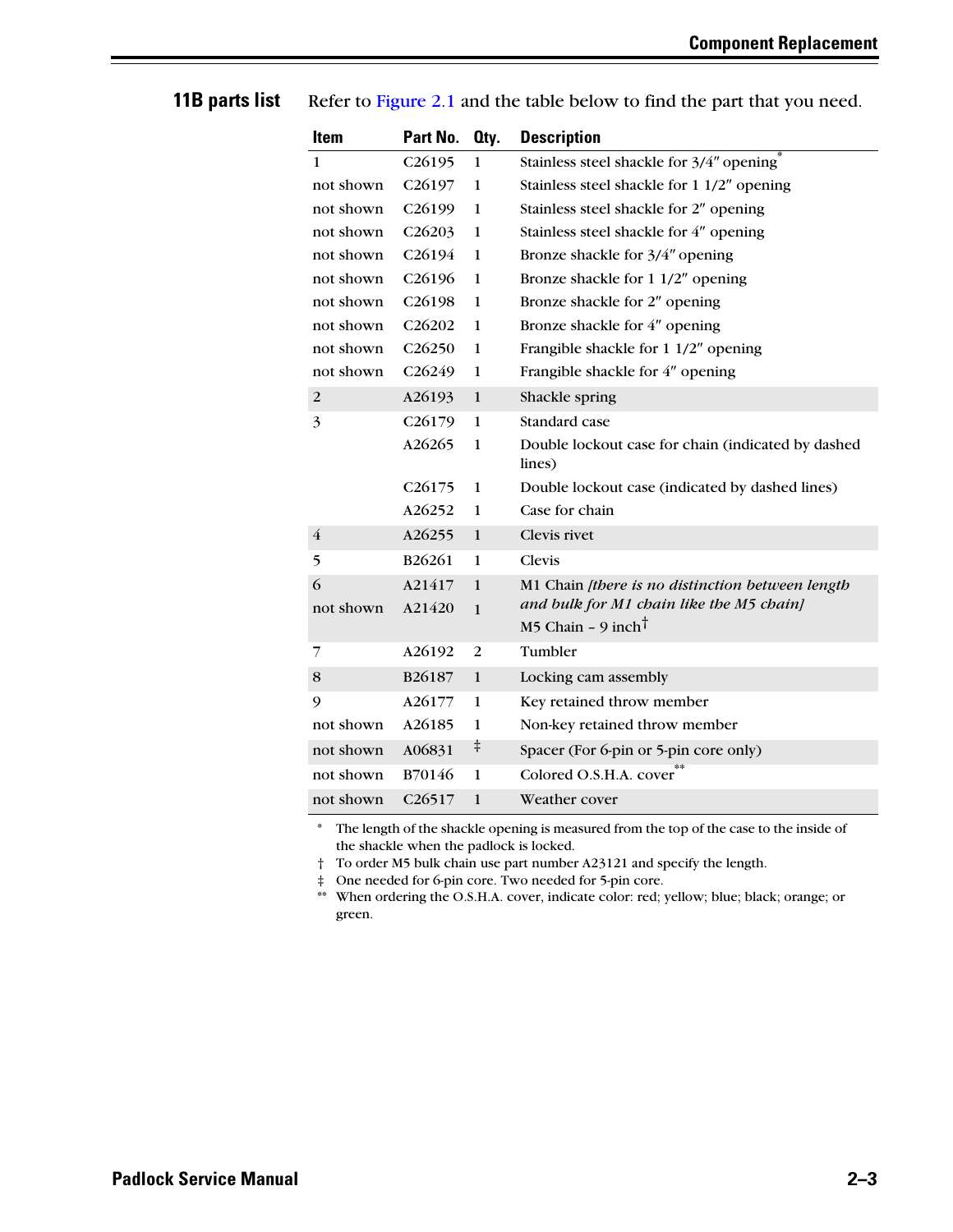

**2–4**

**Figure 2.2** 21B exploded diagram

<span id="page-11-2"></span><span id="page-11-1"></span><span id="page-11-0"></span>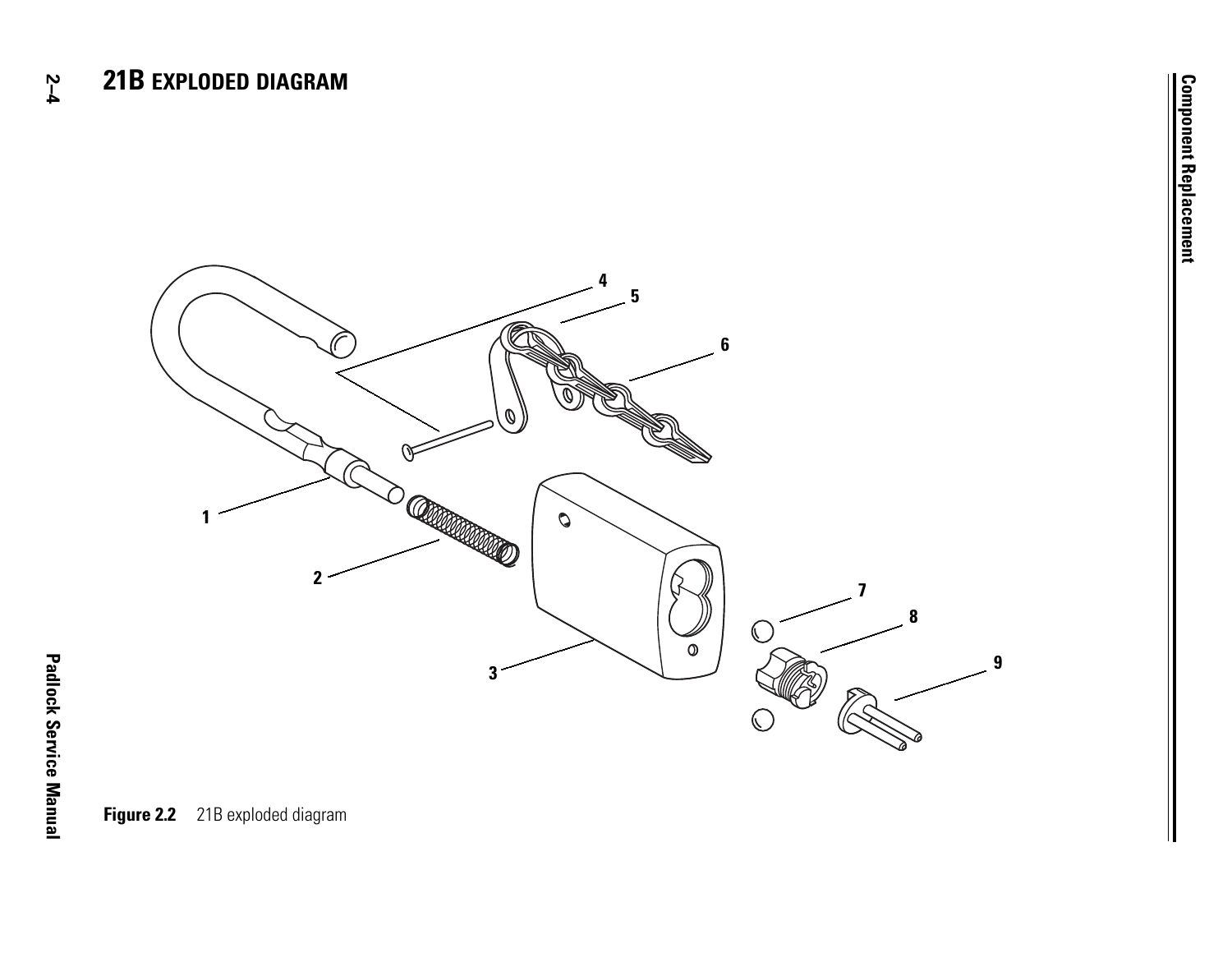#### <span id="page-12-6"></span><span id="page-12-1"></span>**Item Part No. Qty. Description** 1 not shown not shown not shown not shown not shown not shown not shown not shown not shown not shown not shown C26211 C26213 C26215 C26219 C26210 C26212 C26214 C26218 C26540 C26541 C26542 C26543 1 1 1 1 1 1 1 1 1 1 1 1 Stainless steel shackle for  $3/4$ " opening<sup>\*</sup> Stainless steel shackle for 1 1/2″ opening Stainless steel shackle for 2″ opening Stainless steel shackle for 4″ opening Bronze shackle for 3/4″ opening Bronze shackle for 1 1/2″ opening Bronze shackle for 2″ opening Bronze shackle for 4″ opening Cut-resistant shackle for 3/4″ opening Cut-resistant shackle for 1 1/2″ opening Cut-resistant shackle for 2″ opening Cut-resistant shackle for 4″ opening 2 A26193 1 Shackle spring 3 not shown A26253 C26180 1 1 Case for chain Standard case 4 A26256 1 Clevis rivet 5 B26261 1 Clevis 6 not shown A21417 A23120 1 1 M1 Chain M5 Chain – 9 inch<sup> $\ddagger$ </sup> 7 A26192 2 Tumbler 8 B26187 1 Locking cam assembly 9 not shown A26177 A26185 1 1 Key retained throw member Non-key retained throw member not shown A06831 Spacer (For 6-pin or 5-pin core only) not shown B70147 1 Colored O.S.H.A. cover†† not shown C26518 1 Weather cover not shown C81131 1 Shroud not shown B81132 1 Shroud pin

<span id="page-12-0"></span>**21B parts list** Refer to [Figure 2.2](#page-11-1) and the table below to find the part that you need.

<span id="page-12-9"></span><span id="page-12-8"></span><span id="page-12-7"></span><span id="page-12-5"></span><span id="page-12-4"></span><span id="page-12-3"></span><span id="page-12-2"></span>The length of the shackle opening is measured from the top of the case to the inside of the shackle when the padlock is locked.

† Not needed for 21B shrouded.

‡ To order M5 bulk chain use part number A23121 and specify the length.

\*\* One needed for 6-pin core. Two needed for 5-pin core.

†† When ordering the O.S.H.A. cover, indicate color: red; yellow; blue; black; orange; or green.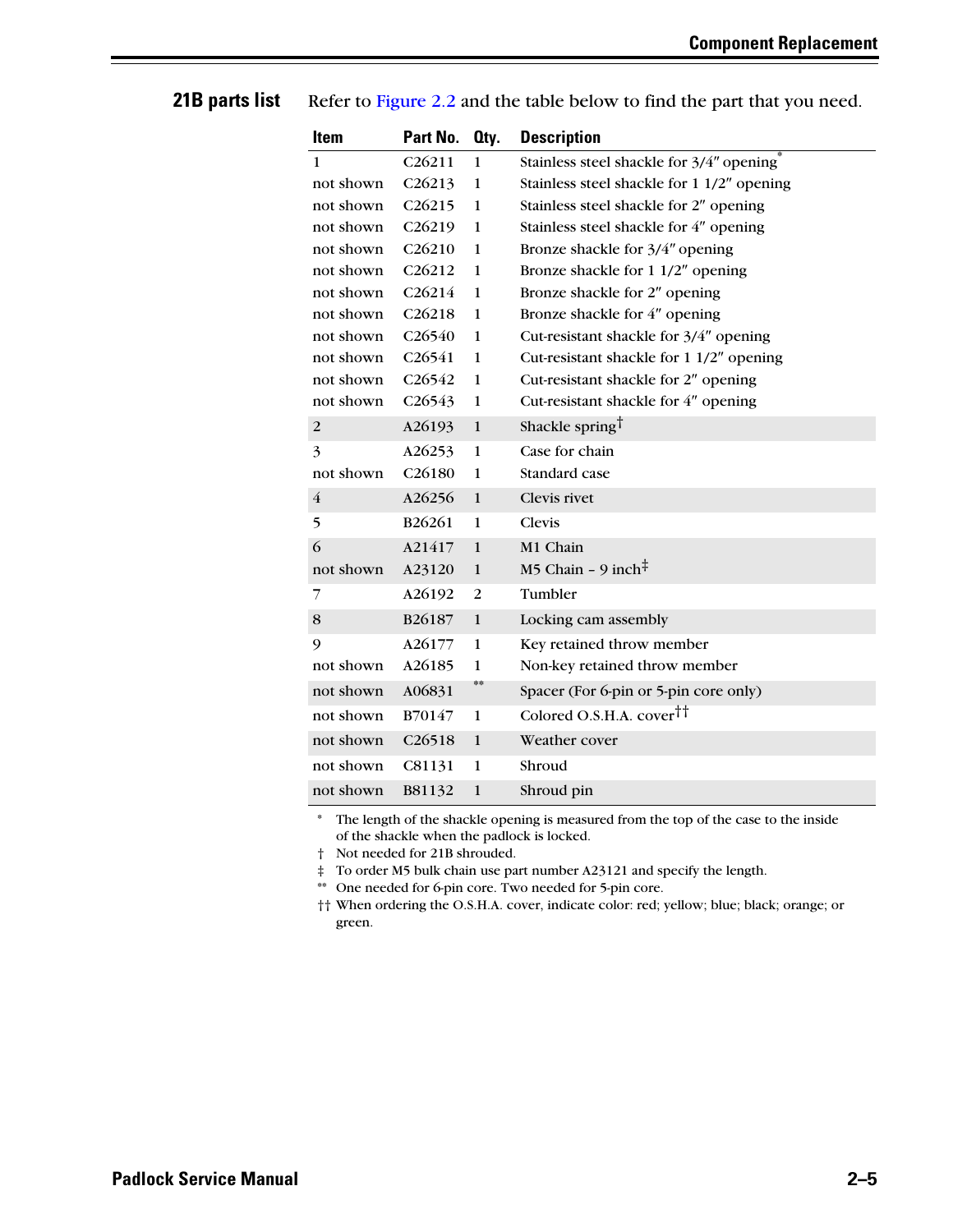<span id="page-13-2"></span><span id="page-13-1"></span><span id="page-13-0"></span>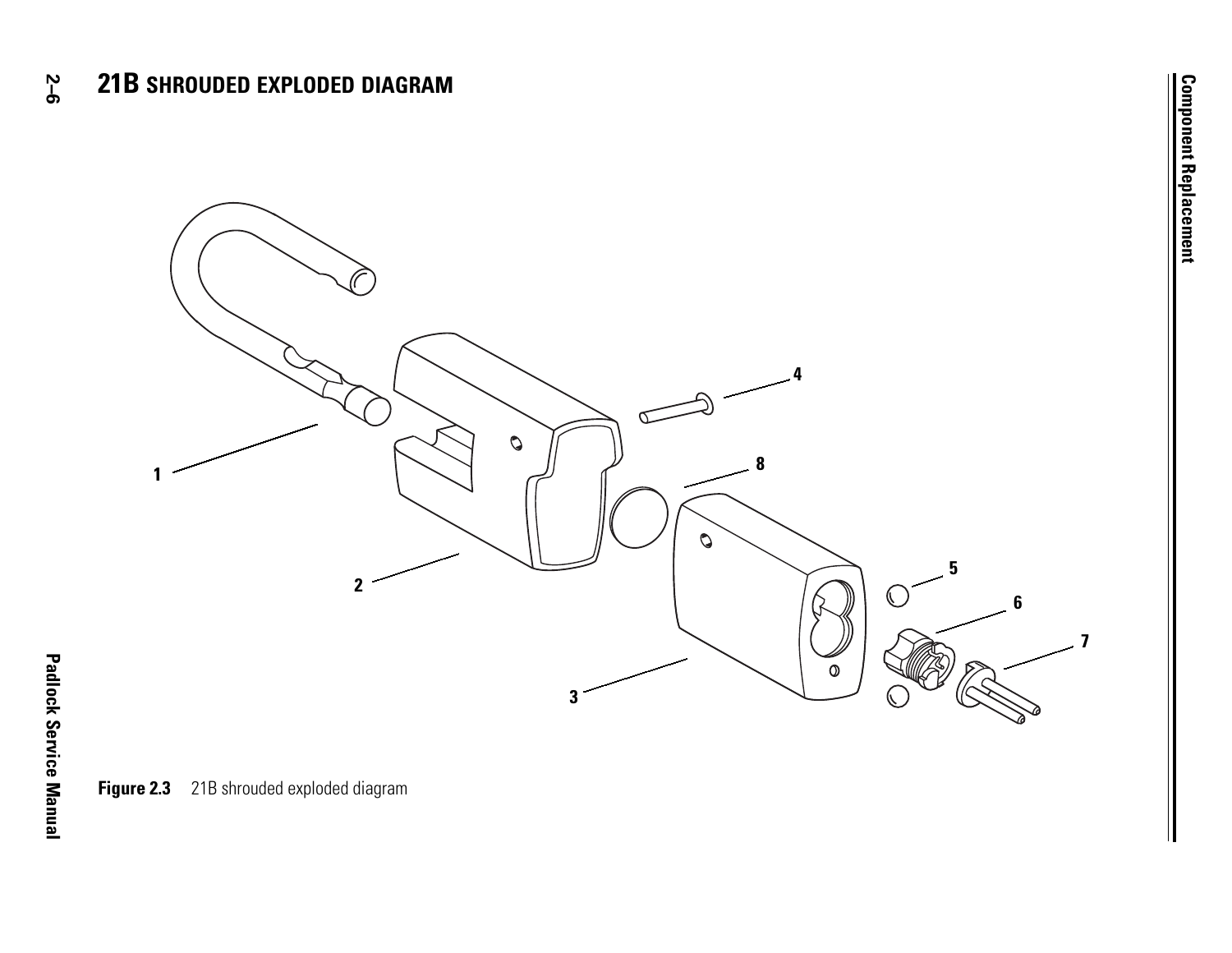#### <span id="page-14-0"></span>**21B shrouded parts list**

<span id="page-14-1"></span>Refer to [Figure 2.3](#page-13-1) and the table below to find the part that you need.

<span id="page-14-9"></span><span id="page-14-6"></span><span id="page-14-3"></span><span id="page-14-2"></span>

| Item           | Part No.           | Qty.           | <b>Description</b>                    |
|----------------|--------------------|----------------|---------------------------------------|
| 1              | C81133             | $\overline{1}$ | Cut-resistant shackle                 |
| 2              | C81131             | $\mathbf \Phi$ | Shroud                                |
| 3              | A26268             | $\overline{1}$ | Case                                  |
| $\overline{4}$ | A26257             | $\overline{1}$ | Clevis rivet                          |
| 5              | A26192             | <sup>2</sup>   | Tumbler                               |
| 6              | B <sub>26187</sub> | $\overline{1}$ | Locking cam assembly                  |
| 7              | A26177             | <sup>1</sup>   | Key retained throw member             |
| not shown      | A26185             | $\overline{1}$ | Non-key retained throw member         |
| 8              | A81136             | $\mathbf{1}$   | Rubber spacer                         |
| not shown      | A06831             | *              | Spacer (For 6-pin or 5-pin core only) |

<span id="page-14-8"></span><span id="page-14-7"></span><span id="page-14-5"></span><span id="page-14-4"></span>\* One needed for 6-pin core. Two needed for 5-pin core.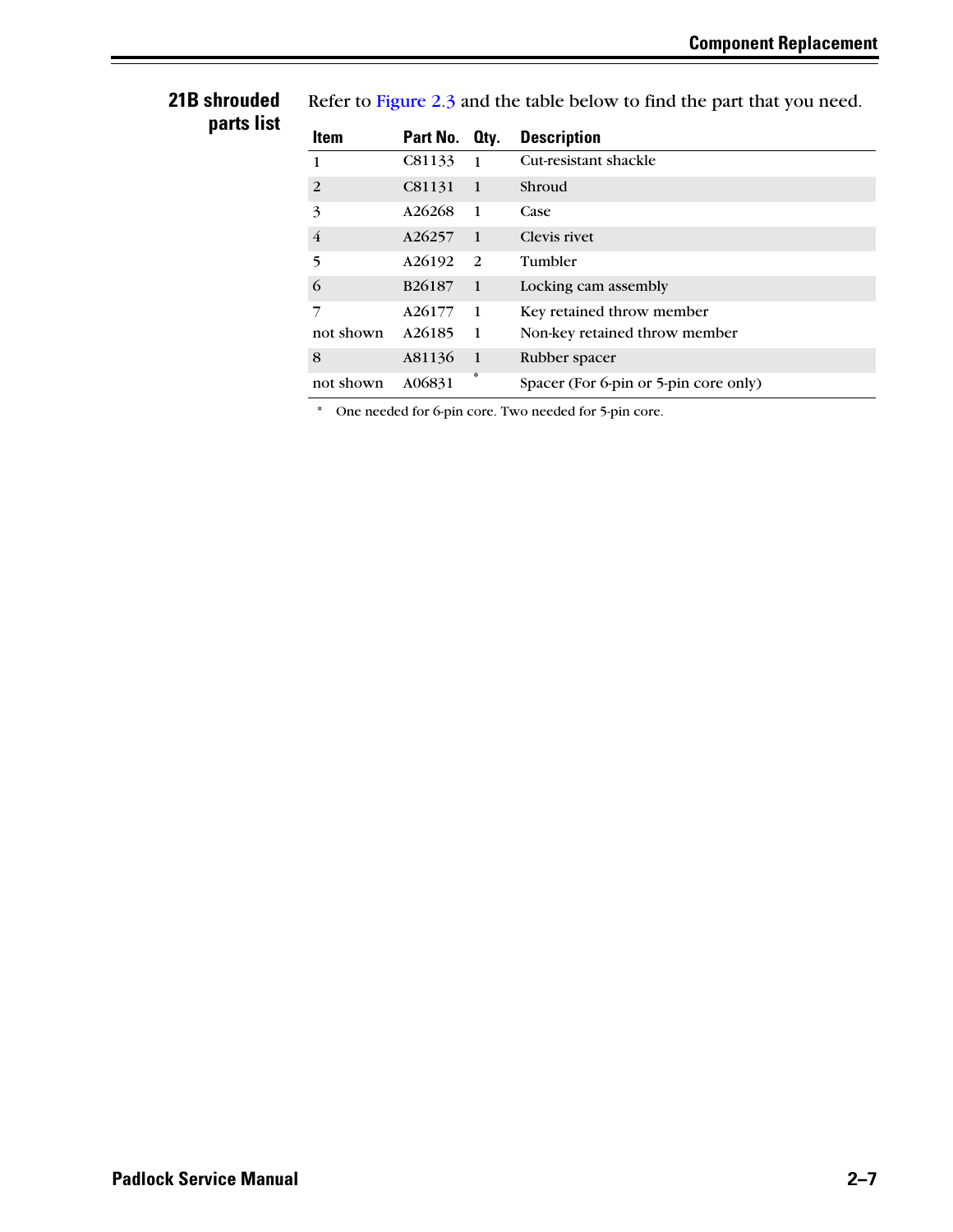

<span id="page-15-2"></span><span id="page-15-1"></span><span id="page-15-0"></span>**Padlock Service Manual**

**Padlock Service Manual**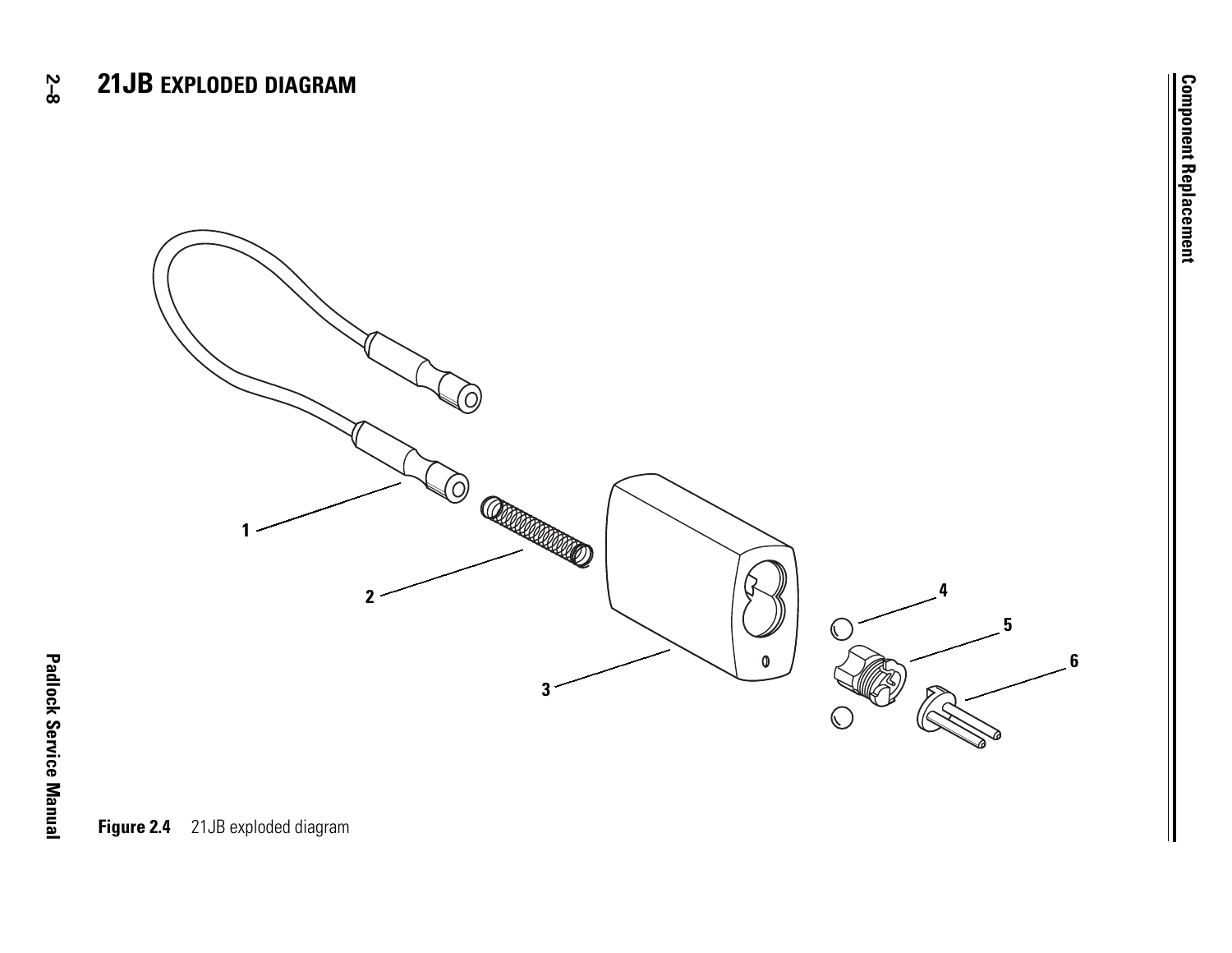#### <span id="page-16-0"></span>**21JB parts list** Refer to [Figure 2.4](#page-15-1) and the table below to find the part that you need.

<span id="page-16-5"></span><span id="page-16-4"></span><span id="page-16-3"></span><span id="page-16-2"></span><span id="page-16-1"></span>

| Item           | Part No. Oty.       |                | <b>Description</b>                    |
|----------------|---------------------|----------------|---------------------------------------|
| 1.             | $B26209^*$          |                | Cable assembly                        |
| 2              | A26193              | -1             | Shackle spring                        |
| 3              | C <sub>26</sub> 180 | $\overline{1}$ | Standard case                         |
| $\overline{4}$ | B26289              | $\overline{1}$ | Locking cam assembly                  |
| 5              | A26192              | <sup>2</sup>   | Tumbler                               |
| 6              | A26177              |                | Key retained throw member             |
| not shown      | A06831              |                | Spacer (For 6-pin or 5-pin core only) |

<span id="page-16-8"></span><span id="page-16-7"></span><span id="page-16-6"></span>\* The cable assembly number is determined by the length of the cable ordered. When ordering, indicate number B26209 followed by a dash and the length of the cable in inches.

† One needed for 6-pin core. Two needed for 5-pin core.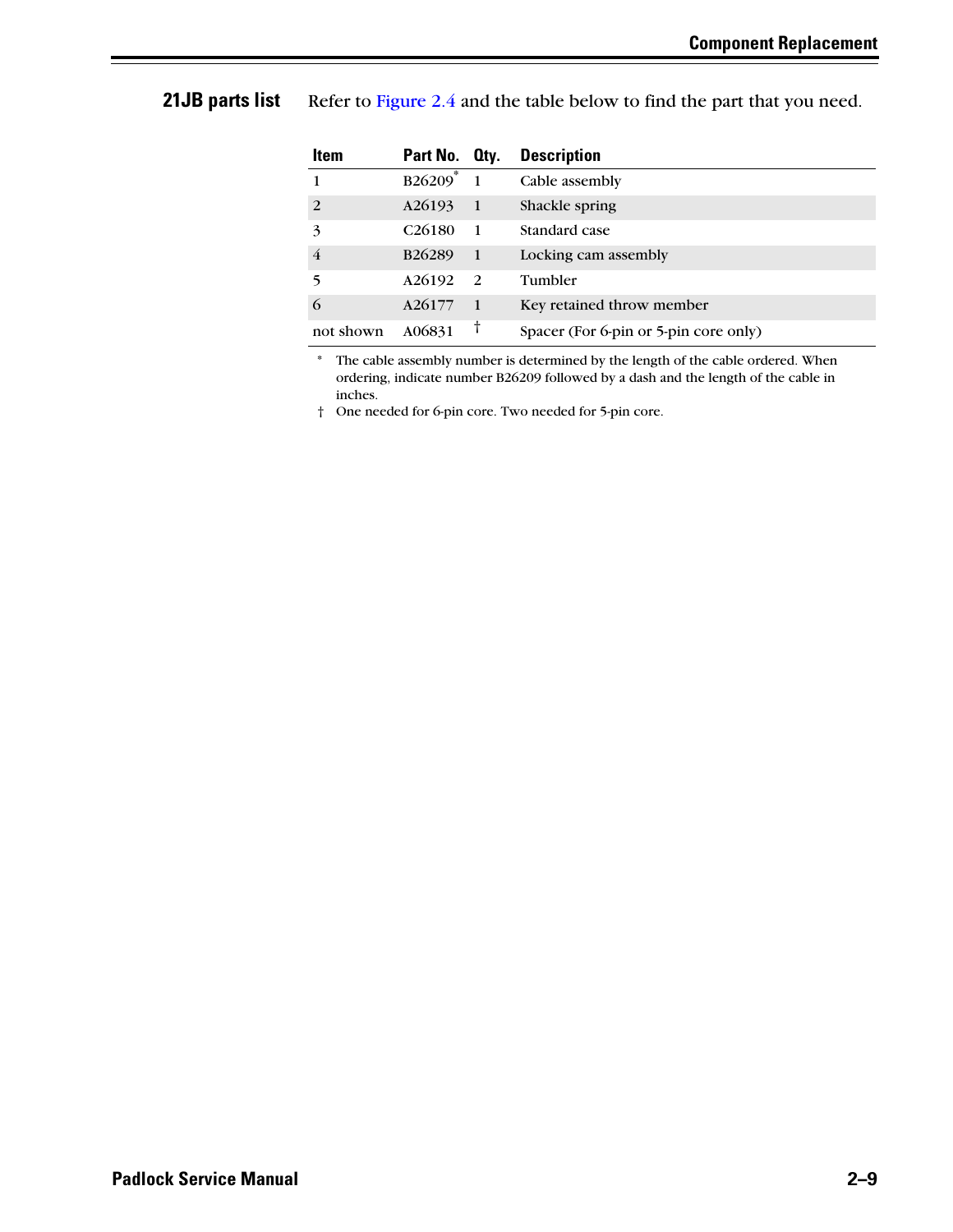<span id="page-17-2"></span><span id="page-17-1"></span><span id="page-17-0"></span>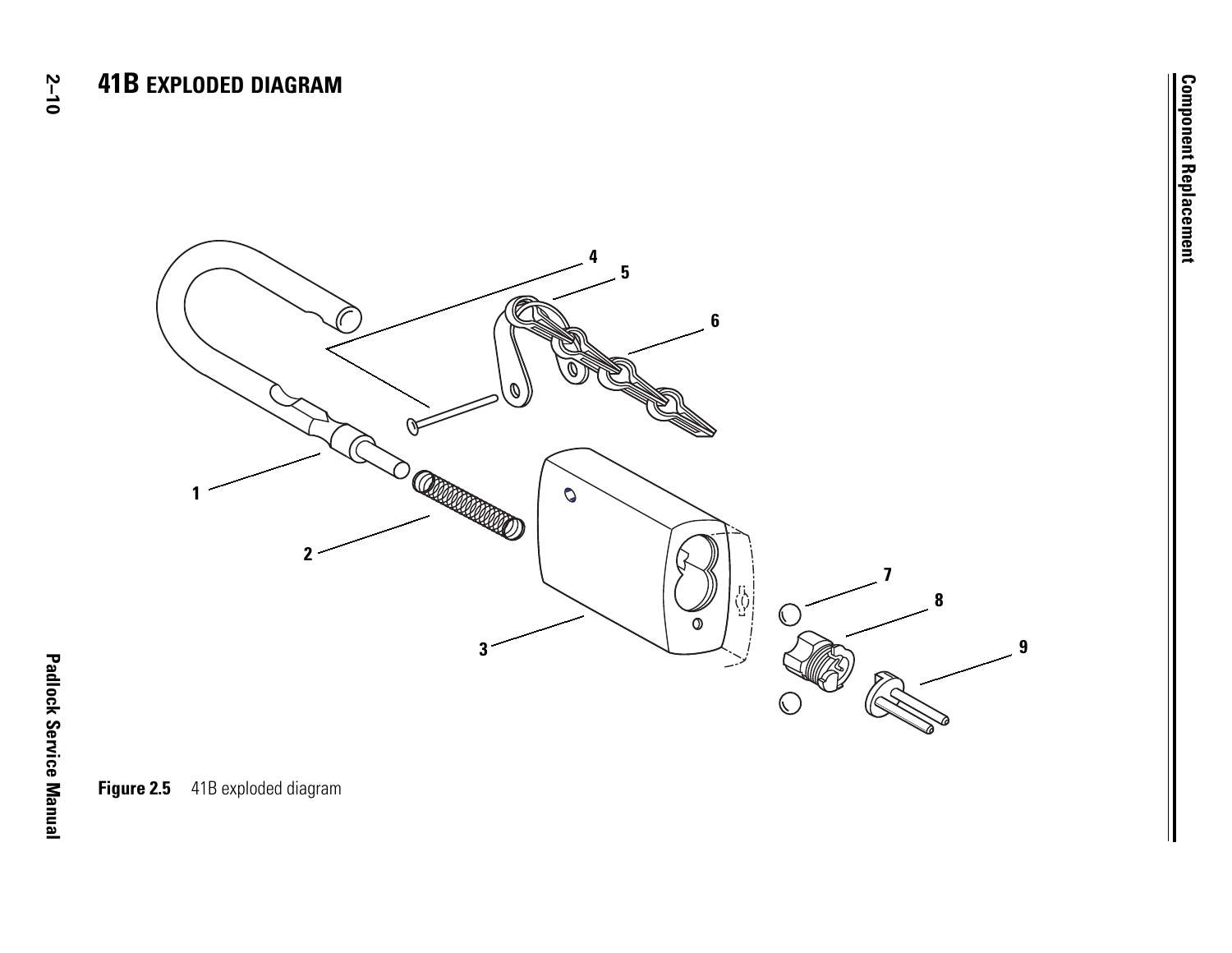#### <span id="page-18-0"></span>**41B parts list** Refer to [Figure 2.5](#page-17-1) and the table below to find the part that you need.

<span id="page-18-8"></span><span id="page-18-7"></span><span id="page-18-2"></span><span id="page-18-1"></span>

| Item                   | Part No.            | Oty.         | <b>Description</b>                                    |
|------------------------|---------------------|--------------|-------------------------------------------------------|
| 1                      | C <sub>26227</sub>  | $\mathbf{1}$ | Stainless steel shackle for 3/4" opening <sup>3</sup> |
| not shown              | C <sub>26229</sub>  | 1            | Stainless steel shackle for 1 1/2" opening            |
| not shown              | C <sub>26231</sub>  | 1            | Stainless steel shackle for 2" opening                |
| not shown              | C <sub>26235</sub>  | $\mathbf{1}$ | Stainless steel shackle for 4" opening                |
| not shown              | C <sub>26226</sub>  | 1            | Bronze shackle for 3/4" opening                       |
| not shown              | C <sub>26228</sub>  | 1            | Bronze shackle for 1 1/2" opening                     |
| not shown              | C <sub>26230</sub>  | 1            | Bronze shackle for 2" opening                         |
| not shown              | C26234              | 1            | Bronze shackle for 4" opening                         |
| not shown              | C <sub>26544</sub>  | 1            | Cut-resistant shackle for 3/4" opening                |
| not shown              | C <sub>26545</sub>  | $\mathbf{1}$ | Cut-resistant shackle for 1 1/2" opening              |
| not shown              | C <sub>26546</sub>  | 1            | Cut-resistant shackle for 2" opening                  |
| not shown              | C26547              | 1            | Cut-resistant shackle for 4" opening                  |
| 2                      | A26193              | 1            | Shackle spring                                        |
| $3$ not shown $C26262$ |                     | $\mathbf{1}$ | Cutaway padlock case                                  |
| not shown              | A26254              | 1            | Case for clevis and chain                             |
| not shown              | A26266              | 1            | Car seal case for chain                               |
| not shown              | C <sub>26161</sub>  | 1            | Car seal case                                         |
| not shown              | C <sub>26</sub> 181 | 1            | Standard case                                         |
| $\overline{4}$         | A26257              | $\mathbf{1}$ | Clevis rivet                                          |
| 5                      | B26261              | 1            | Clevis                                                |
| 6                      | A21417              | $\mathbf{1}$ | M1 Chain                                              |
| not shown              | A23120              | $\mathbf{1}$ | M5 Chain - 9 inch <sup>†</sup>                        |
| 7                      | A26192              | 2            | Tumbler                                               |
| 8                      | B <sub>26187</sub>  | 1            | Locking cam assembly                                  |
| 9                      | A26177              | 1            | Key retained throw member                             |
| not shown              | A26185              | 1            | Non-key retained throw member                         |
| not shown              | A06831              | $\ddagger$   | Spacer (For 6-pin or 5-pin core only)                 |
| not shown              | B70148              | 1            | Colored O.S.H.A. cover                                |
| not shown              | C26519              | 1            | Weather cover                                         |

<span id="page-18-11"></span><span id="page-18-10"></span><span id="page-18-9"></span><span id="page-18-6"></span><span id="page-18-5"></span><span id="page-18-4"></span><span id="page-18-3"></span>\* The length of the shackle opening is measured from the top of the case to the inside of the shackle when the padlock is locked.

† To order M5 bulk chain use part number A23121 and specify the length.

‡ One needed for 6-pin core. Two needed for 5-pin core.

\*\* When ordering the O.S.H.A. cover, indicate color: red; yellow; blue; black; orange; or green.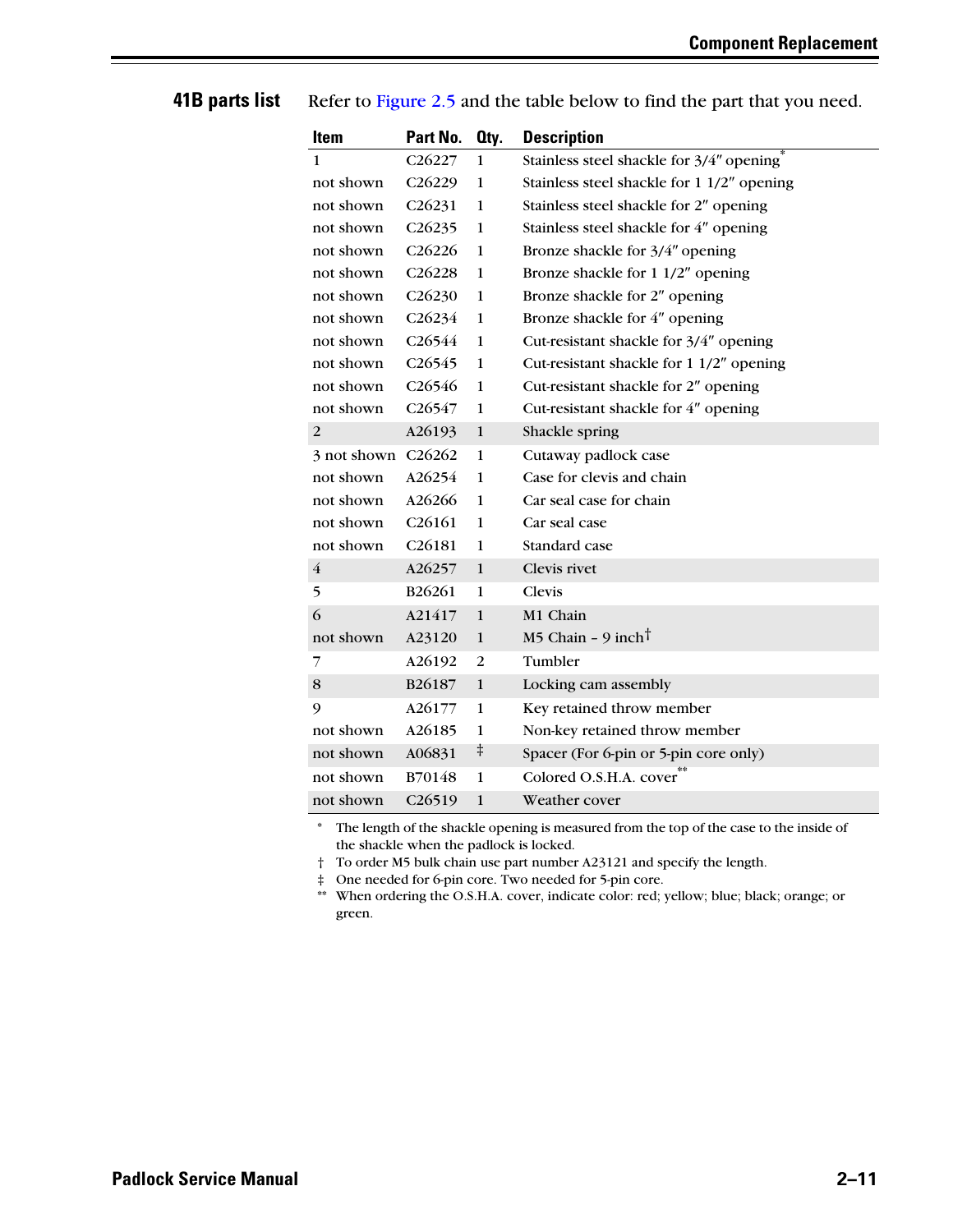## <span id="page-19-0"></span>**MISCELLANEOUS PARTS**



**Figure 2.6** 11B Frangible Shackle Kit

<span id="page-19-5"></span><span id="page-19-1"></span>

<span id="page-19-4"></span><span id="page-19-2"></span>**Figure 2.7** Chains



<span id="page-19-6"></span><span id="page-19-3"></span>**Figure 2.8** Corrosion Free Lubricant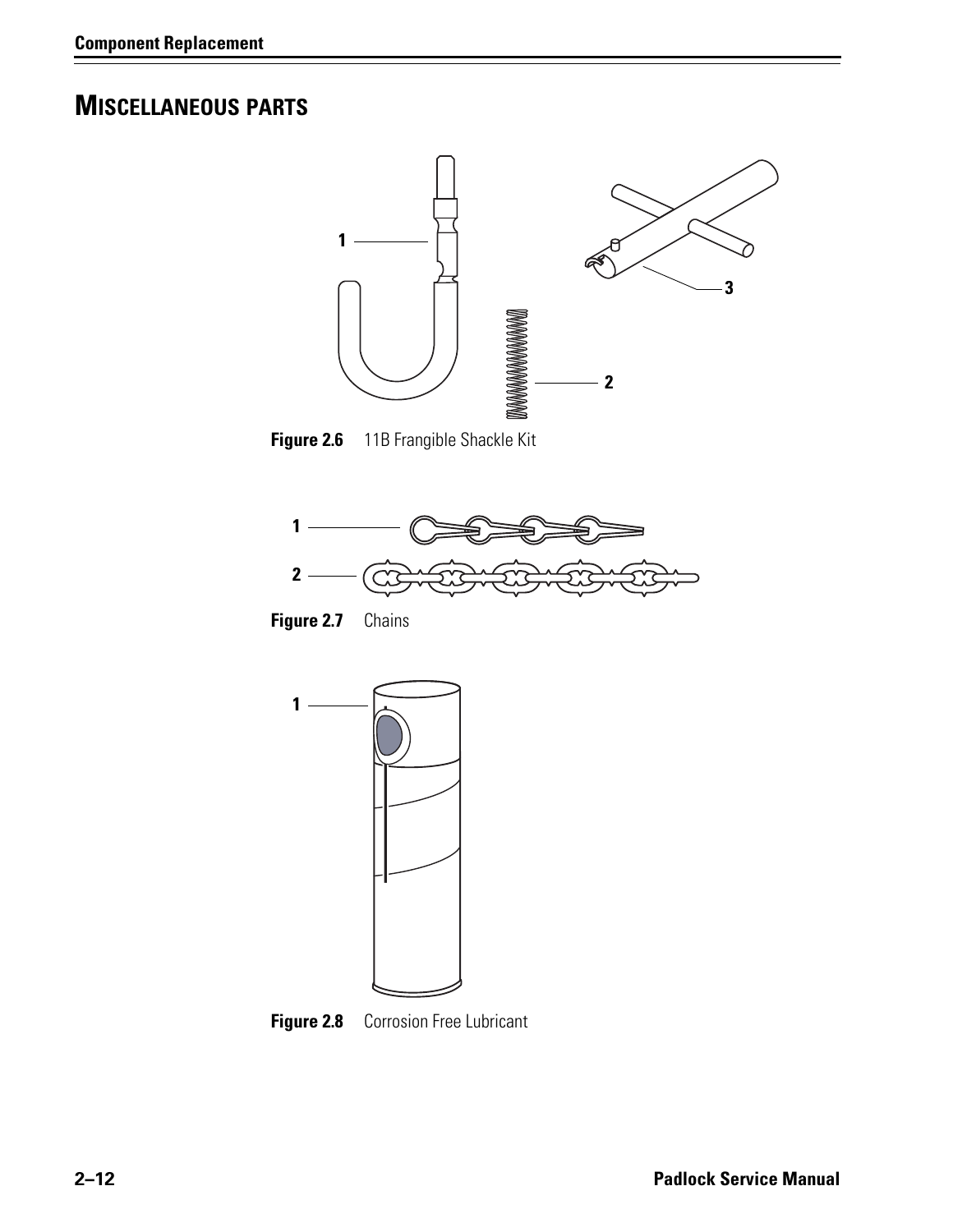#### <span id="page-20-0"></span>**11B Frangible Shackle Kit parts list**

<span id="page-20-6"></span><span id="page-20-5"></span>

| Item <sup>*</sup> |              | Part. No. Qty. Description |
|-------------------|--------------|----------------------------|
|                   | $C26249 - 3$ | Shackle                    |
| 2                 |              | A26193 3 Shackle spring    |
| $\mathbf{z}$      | A26270 1     | Disassembly tool           |

<span id="page-20-9"></span>Refer to [Figure 2.6](#page-19-1) and the table below to find the part that you need.

<span id="page-20-11"></span><span id="page-20-8"></span><span id="page-20-4"></span>\* These parts can be ordered as a kit by indicating part number is B26290.

#### <span id="page-20-1"></span>**Chains parts list**

| Refer to Figure 2.7 and the table below to find the part that you need. |
|-------------------------------------------------------------------------|
|                                                                         |

<span id="page-20-3"></span>

| Item         |        | <b>Part No. Description</b>                                                              |
|--------------|--------|------------------------------------------------------------------------------------------|
| 1            | A21417 | M1 Bronze chain                                                                          |
| 2            | A23120 | M5 Galvanized steel chain with gray plastic polycoat covering –<br>$9$ inch $(10$ links) |
| not<br>shown | A23121 | M5 Galvanized steel chain with gray plastic polycoat covering -<br>bulk; specify length  |

#### <span id="page-20-2"></span>**Lubricant parts list**

<span id="page-20-10"></span>

| Refer to Figure 2.8 and the table below to find the part that you need. |
|-------------------------------------------------------------------------|
|                                                                         |
|                                                                         |

<span id="page-20-7"></span>

| Item | <b>Nomenclature Description</b> |                                                  |
|------|---------------------------------|--------------------------------------------------|
|      | BD660                           | Corrosion Free Formula 8000 Industrial Lubricant |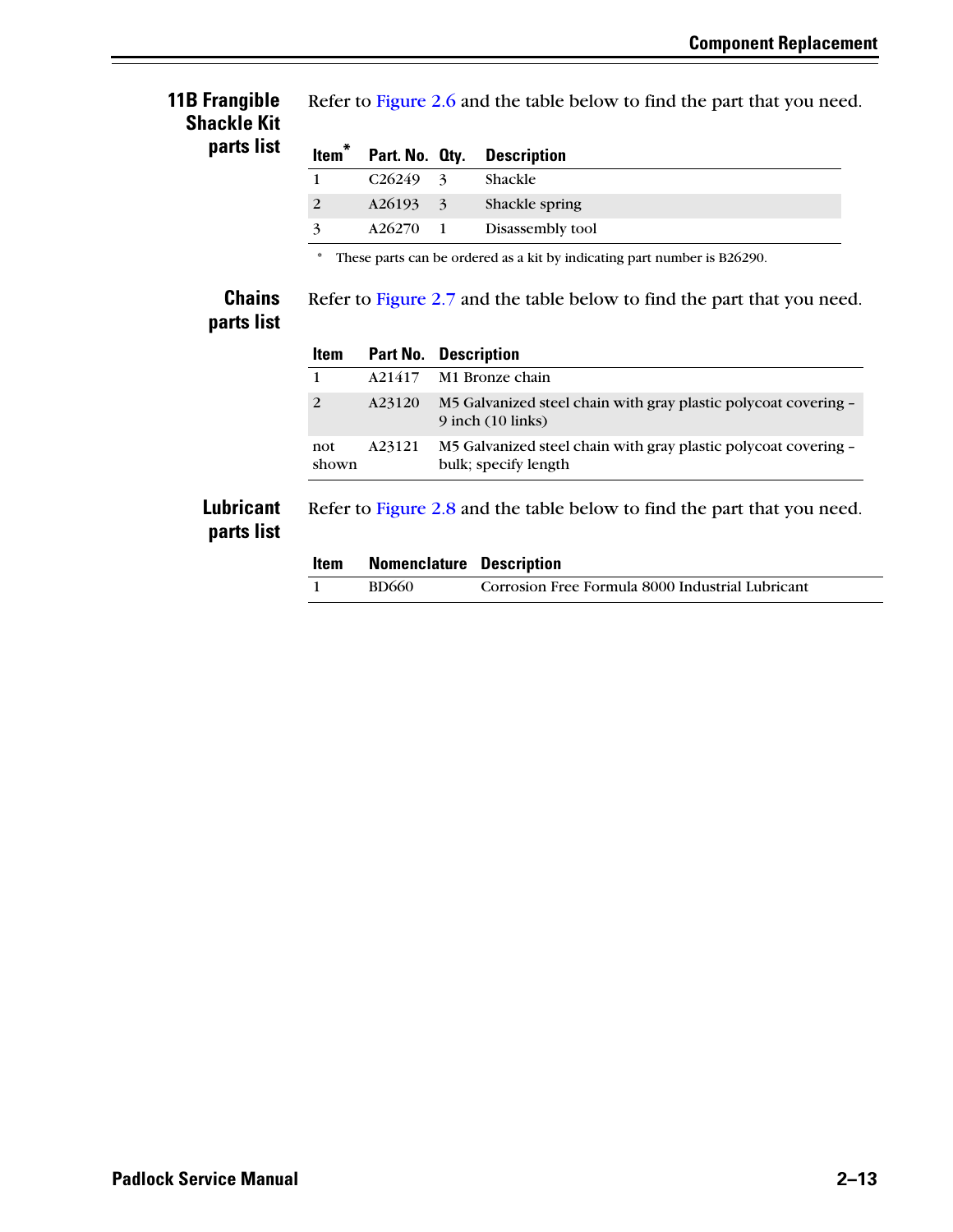#### <span id="page-21-0"></span>**FUNCTION CONVERSION**

<span id="page-21-2"></span>To convert the function of 11B, 21B, and 41B Padlocks, change the throw member:

- to convert to key retained, order part number A26177.
- to convert to non-key retained, order part number A26185.

[Figure 2.9](#page-21-1) shows the available throw members. To remove and replace the throw member, see *[Disassembling the 11B, 21B, 21JB, and 41B](#page-22-1)  [Padlocks on page 2-15](#page-22-1)* and *[Assembling the 11B, 21B, 21JB, and 41B](#page-23-0)  Padlocks* [on page 2-16](#page-23-0).



<span id="page-21-1"></span>**Figure 2.9** 11B, 21B, and 41B throw members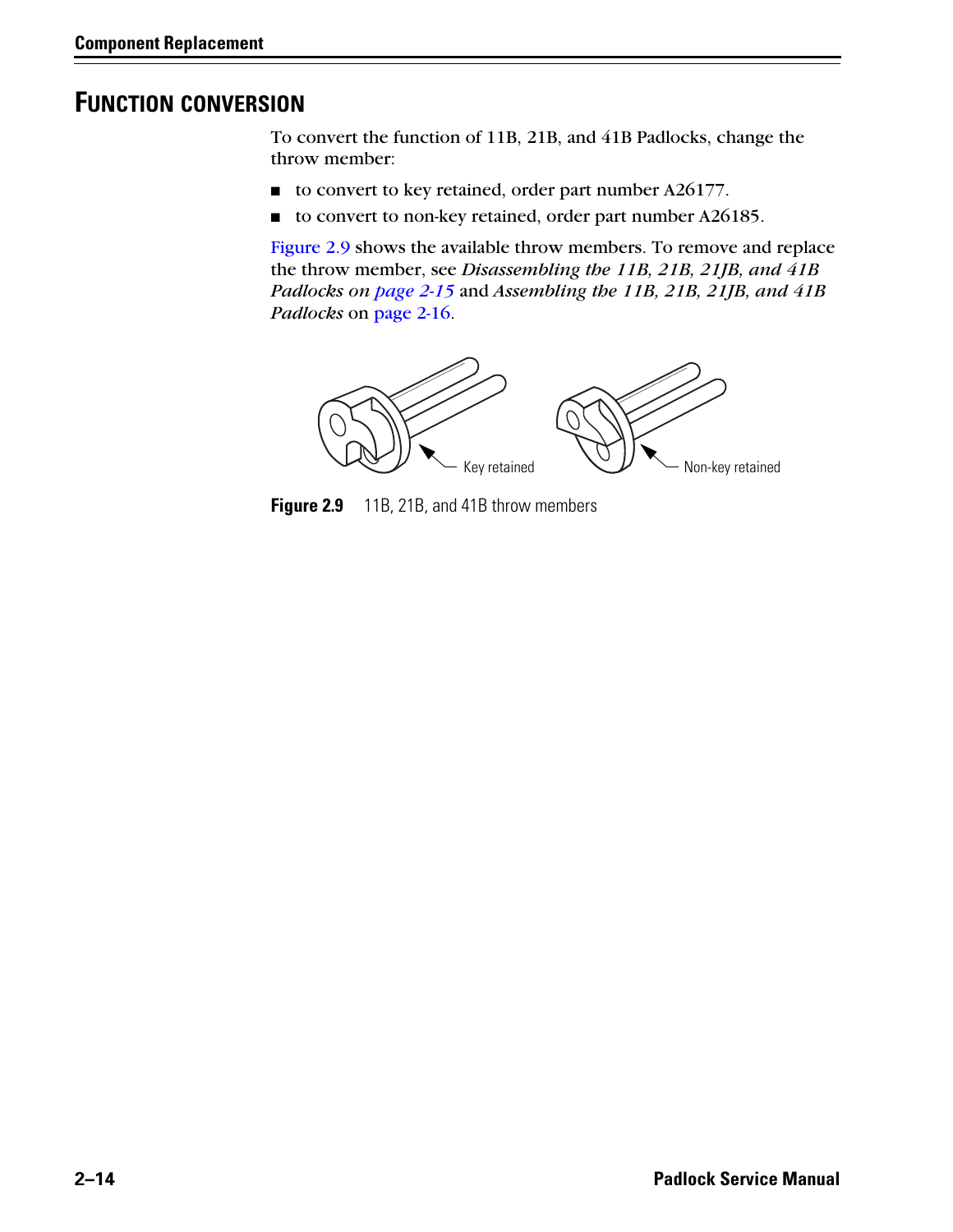#### <span id="page-22-1"></span><span id="page-22-0"></span>**DISASSEMBLING AND ASSEMBLING PADLOCKS**

**Disassembling the 11B, 21B, 21JB, and 41B Padlocks**

<span id="page-22-8"></span>To disassemble the 11B, 21B, 21JB, and 41B Padlocks, perform the following steps:

- <span id="page-22-5"></span>1. If there is a dust cover assembly on the lock, unscrew the screw and remove the dust cover with the rubber seal and dust cover hinge.
- 2. With the padlock in the locked position, insert the control key into the core and rotate the key to the right. Remove the core and throw member from the core receptacle, [as shown in Figure 2.10.](#page-22-2)

<span id="page-22-7"></span><span id="page-22-4"></span>

<span id="page-22-2"></span>**Figure 2.10** Removing the core and throw member

3. With the padlock in the locked position, insert the disassembly tool into the bottom core receptacle lobe, as shown in [Figure 2.11](#page-22-3), until it touches the locking cam.

<span id="page-22-6"></span>**Note:** The assembly tool guidepost allows the tool to be inserted only one way.



*When performing Step 3, be sure to hold the shackle. The shackle could eject from the case while you're removing the locking cam.*

<span id="page-22-9"></span>

<span id="page-22-3"></span>**Figure 2.11** Inserting the disassembly tool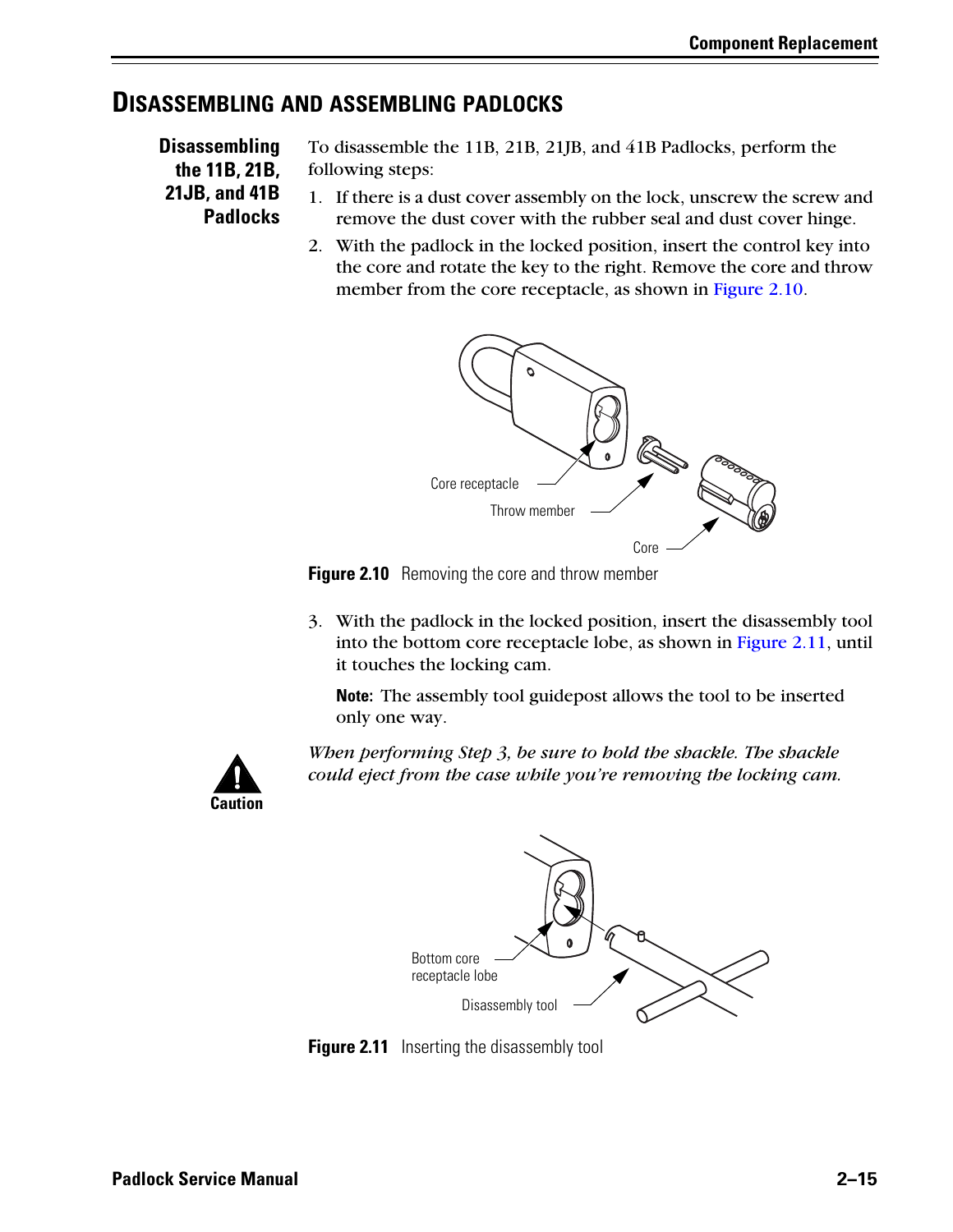4. Press in on the disassembly tool and turn it counterclockwise until it is engaged between the locking cam assembly and the spring positioner, [as shown in Figure 2.12.](#page-23-1) Gently pull the tool to remove the locking cam assembly from the core receptacle.



**Figure 2.12** Engaging and rotating the disassembly tool

<span id="page-23-4"></span>5. Remove the shackle, shackle spring, and tumblers.

<span id="page-23-1"></span><span id="page-23-0"></span>**Assembling the 11B, 21B, 21JB, and 41B Padlocks**

- <span id="page-23-6"></span>To assemble the 11B, 21B, 21JB, and 41B Padlocks, perform the following steps:
- 1. Place the shackle spring on the shackle spring post, [as shown in](#page-23-2)  [Figure 2.13.](#page-23-2)

<span id="page-23-5"></span><span id="page-23-3"></span>

<span id="page-23-2"></span>**Figure 2.13** Placing the shackle spring

2. Insert the long shackle leg and shackle spring into the long shackle hole, and the short shackle leg into the short shackle hole. Hold the shackle in the locked position.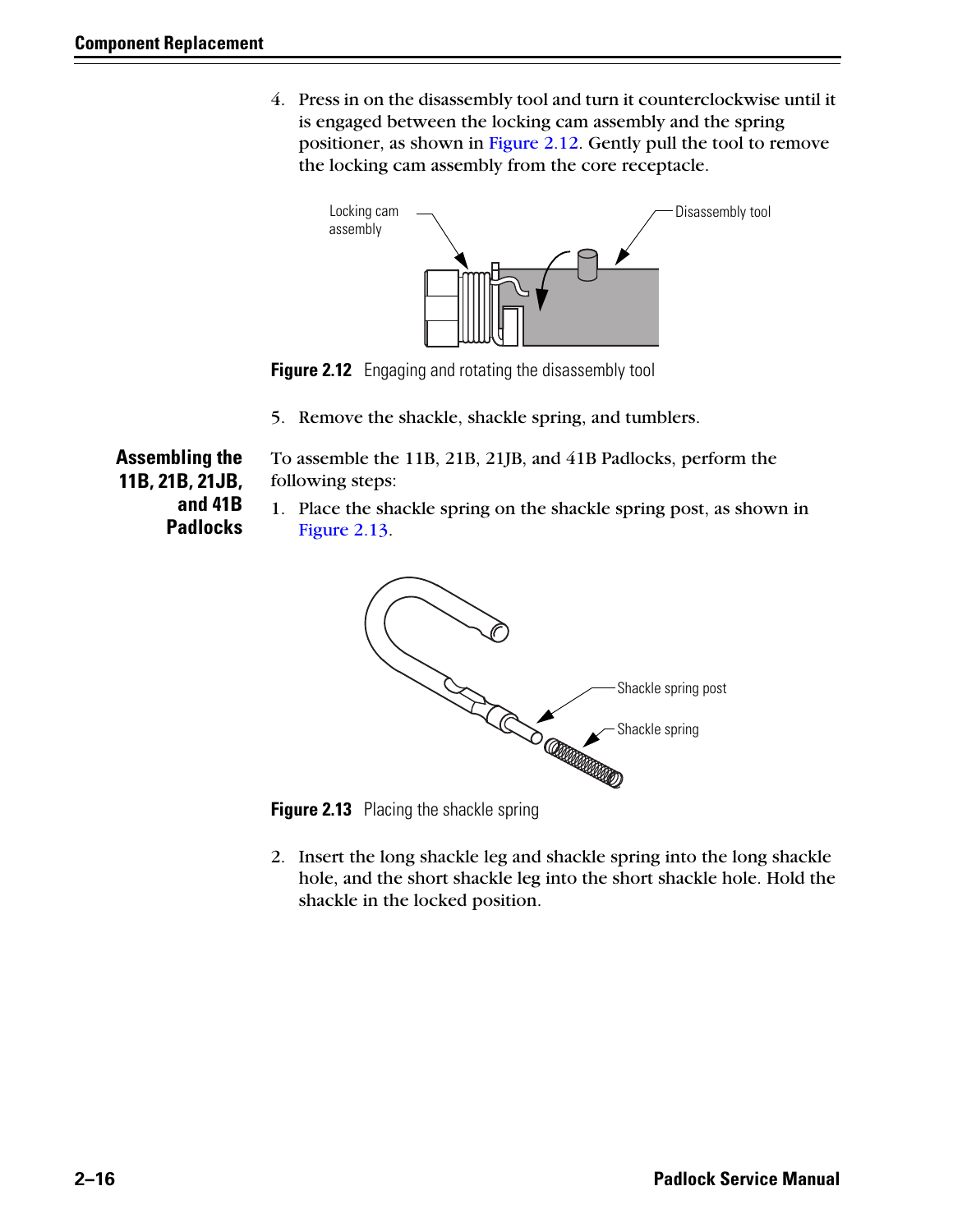3. Turn the case upside-down. Drop the tumblers into the core receptacle and push the tumblers into the case cross holes, [as](#page-24-0)  [shown in Figure 2.14.](#page-24-0)

<span id="page-24-3"></span>

<span id="page-24-0"></span>**Figure 2.14** Pushing the tumblers into position (side, cross–section view)

4. Insert the locking cam into the bottom core receptacle lobe so that the round tip of the spring positioner is pointed toward the top core receptacle lobe, [as shown in Figure 2.15.](#page-24-1)

<span id="page-24-2"></span>

<span id="page-24-1"></span>**Figure 2.15** Inserting the locking cam (bottom view)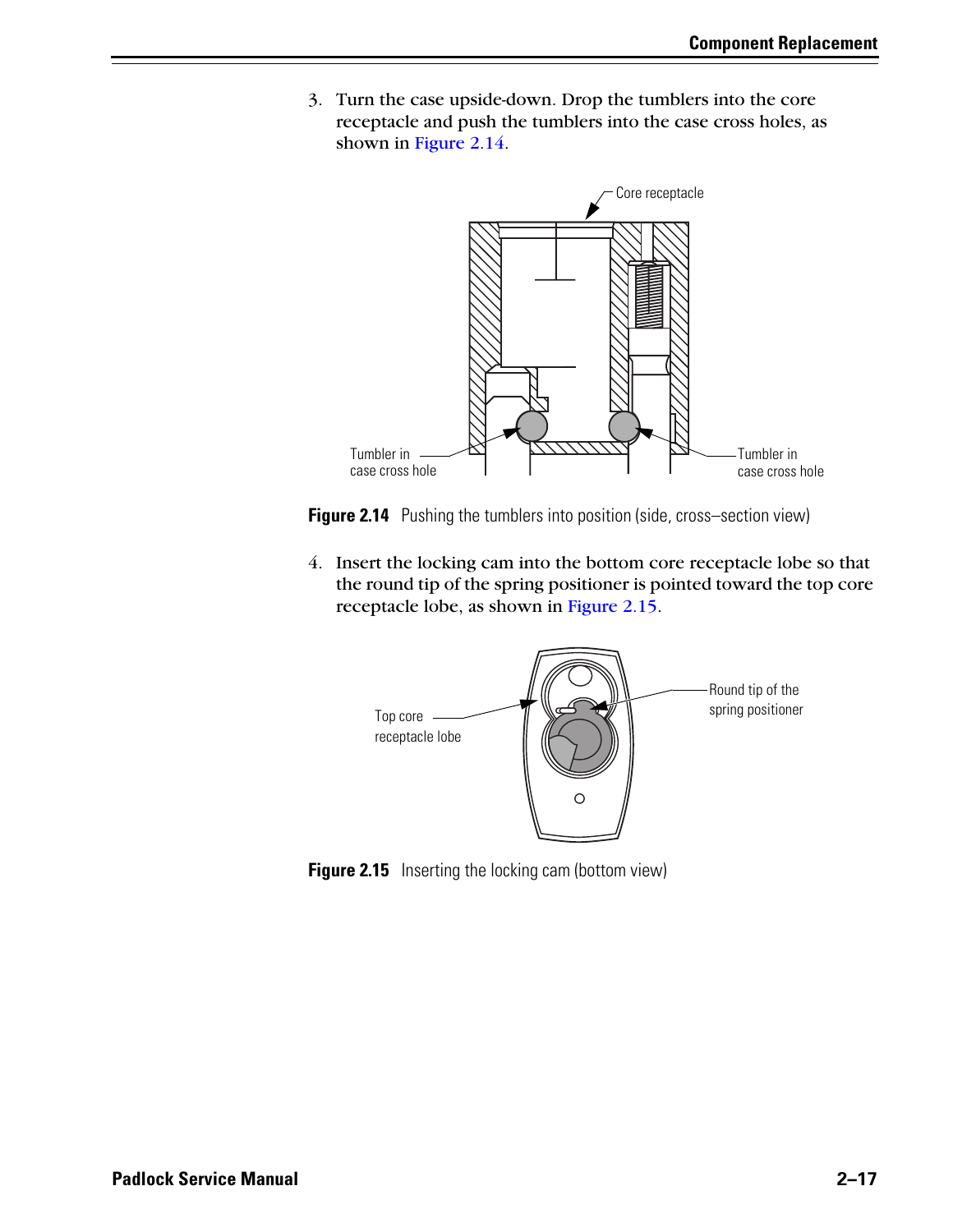5. Using a punch or screwdriver, push on the round tip of the spring positioner until the locking cam snaps clockwise into the slot, [as](#page-25-0)  [shown in Figure 2.16.](#page-25-0)



*If the locking cam doesn't seat fully, the tumblers may have rolled out of position. Remove the locking cam and reposition the tumblers before continuing.*



<span id="page-25-0"></span>**Figure 2.16** Pushing the locking cam into position (bottom view)

<span id="page-25-4"></span>6. With the throw member's recess on the same side as the core lug, insert the throw member into the core, as shown in Figure 2.17. With the control key in the core, insert the core with the throw member into the core hole. Turn the control key to the left and remove it.

<span id="page-25-2"></span>**Note:** If the throw member is not installed properly, the core cannot be installed.



<span id="page-25-1"></span>

<span id="page-25-3"></span>7. If there is a dust cover assembly for the lock, position the dust cover so that the lip faces upwards. Position the rubber seal under the dust cover and push the button on the rubber seal through the opening in the dust cover.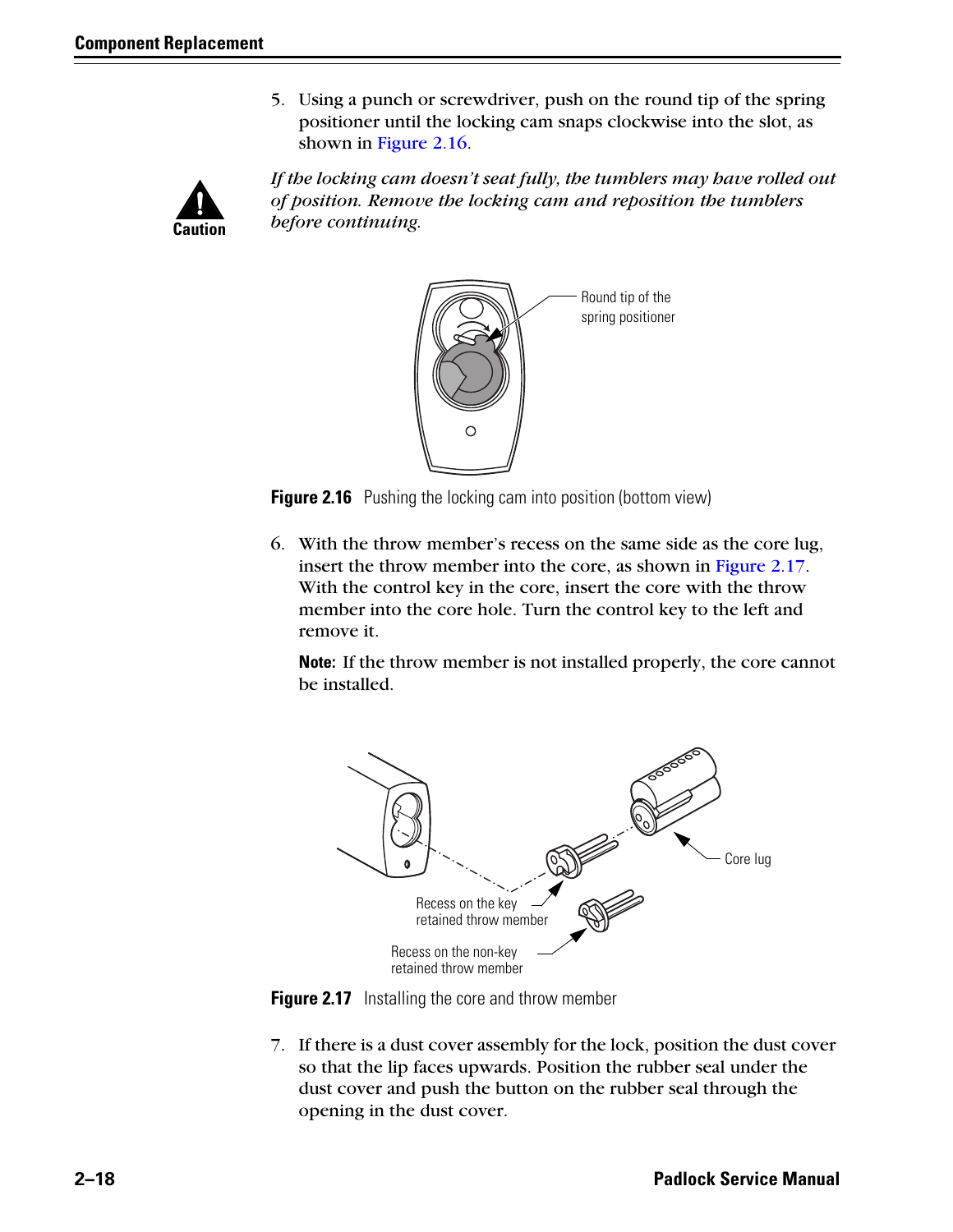#### <span id="page-26-0"></span>**Disassembling Lubricating padlock parts**

<span id="page-26-1"></span>Apply one quick spray of BD660 Corrosion Free Formula 8000 Industrial Lubricant in both shackle holes every six months. The shackle can be in either the locked or unlocked position. It is not necessary to disassemble the padlock in order to lubricate it.

**Note:** Lubricate more often if the padlock is used frequently or is located in a corrosive environment.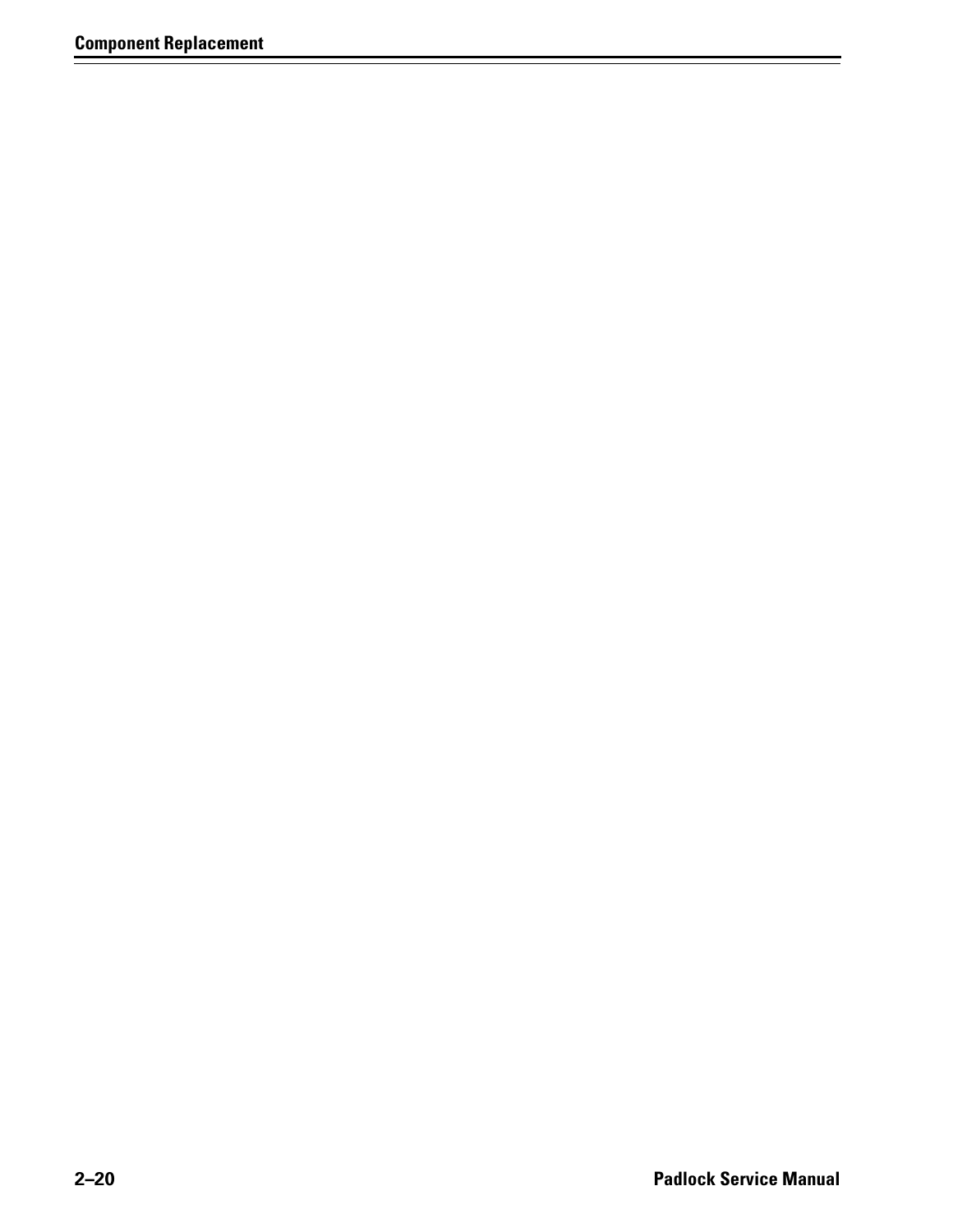# <span id="page-28-0"></span>**A INDEX**

#### **Numerics**

#### 11B

exploded diagram [2–2](#page-9-2) installing core in [2–18](#page-25-2) installing dust cover in [2–18](#page-25-3) installing locking cam assembly in [2–17](#page-24-2) installing shackle in [2–16](#page-23-3) installing throw member in [2–18](#page-25-4) installing tumblers in [2–17](#page-24-3) part numbers for [2–3](#page-10-1) removing core from [2–15](#page-22-4) removing dust cover from [2–15](#page-22-5) removing locking cam assembly from [2–15](#page-22-6) removing shackle from [2–16](#page-23-4) removing throw member from [2–15](#page-22-7) removing tumblers from [2–16](#page-23-5)

#### 21B

exploded diagram [2–4](#page-11-2), [2–6](#page-13-2) installing core in [2–18](#page-25-2) installing dust cover in [2–18](#page-25-3) installing locking cam assembly in [2–17](#page-24-2) installing shackle in [2–16](#page-23-3) installing throw member in [2–18](#page-25-4) installing tumblers in [2–17](#page-24-3) part numbers for [2–5](#page-12-1), [2–7](#page-14-1) removing core from [2–15](#page-22-4) removing dust cover from [2–15](#page-22-5) removing locking cam assembly from [2–15](#page-22-6) removing shackle from [2–16](#page-23-4) removing throw member from [2–15](#page-22-7) removing tumblers from [2–16](#page-23-5) 21JB

exploded diagram [2–8](#page-15-2)

installing dust cover in [2–18](#page-25-3) installing locking cam assembly in [2–17](#page-24-2) installing shackle in [2–16](#page-23-3) installing throw member in [2–18](#page-25-4) installing tumblers in [2–17](#page-24-3) part numbers for [2–9](#page-16-1) removing core from [2–15](#page-22-4) removing dust cover from [2–15](#page-22-5) removing locking cam assembly from [2–15](#page-22-6) removing shackle from [2–16](#page-23-4) removing throw member from [2–15](#page-22-7) removing tumblers from [2–16](#page-23-5) 41B exploded diagram [2–10](#page-17-2) installing core in [2–18](#page-25-2) installing dust cover in [2–18](#page-25-3) installing locking cam assembly in [2–17](#page-24-2) installing shackle in [2–16](#page-23-3) installing throw member in [2–18](#page-25-4) installing tumblers in [2–17](#page-24-3) part numbers for [2–11](#page-18-1) removing core from [2–15](#page-22-4)

installing core in [2–18](#page-25-2)

#### removing dust cover from [2–15](#page-22-5) removing locking cam assembly from [2–15](#page-22-6) removing shackle from [2–16](#page-23-4) removing throw member from [2–15](#page-22-7)

removing tumblers from [2–16](#page-23-5)

#### **A**

assembling 11B, 21B, 21JB, 41B [2–16](#page-23-6)